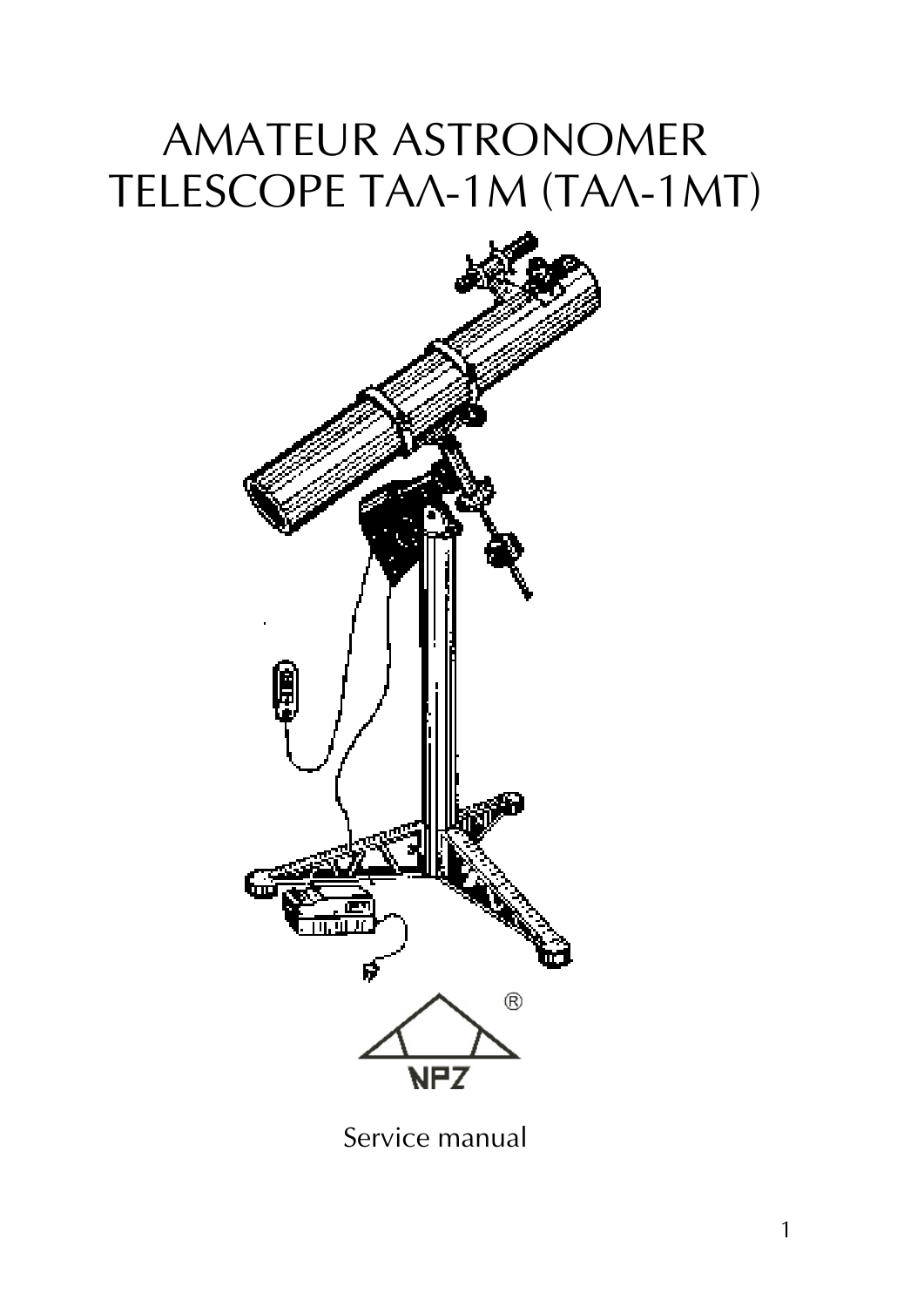#### **CONTENTS**

|                                                      | Page<br>3     |
|------------------------------------------------------|---------------|
| 1. General directions                                |               |
| 2. Specifications                                    | $\frac{4}{5}$ |
| 3. Standard equipment                                |               |
| 4. Telescope design and Principle of Operation       | 7             |
| 5. Preparation for Operation                         | 15            |
| 5.1. Telescope Assembling                            | 15            |
| 5.2. Telescope Balancing                             | 18            |
| 5.3. Precautionary Measures                          | 18            |
| 6. Order of Operation                                | 19            |
| 6.1. Operation with Telescope                        | 19            |
| 6.2. Photographic Observations                       | 21            |
| 6.3. Telescope and Atmospheric Conditions            | 22            |
| 7. Maintenance                                       | 23            |
| 8. Possible Derangements and Methods of Their        |               |
| Elimination                                          | 24            |
| 9. Rules of Storage                                  | 26            |
| 10. Acceptance Certificate                           | 26            |
| Supplement. Table of Close stellar pairs for testing |               |
| image quality of the telescope                       | 27            |

#### The telescope issubjecttocontinuousd evelopmentandimprovement; onsequently it may incorporate minor changes indetail from the information contained herein.

11.01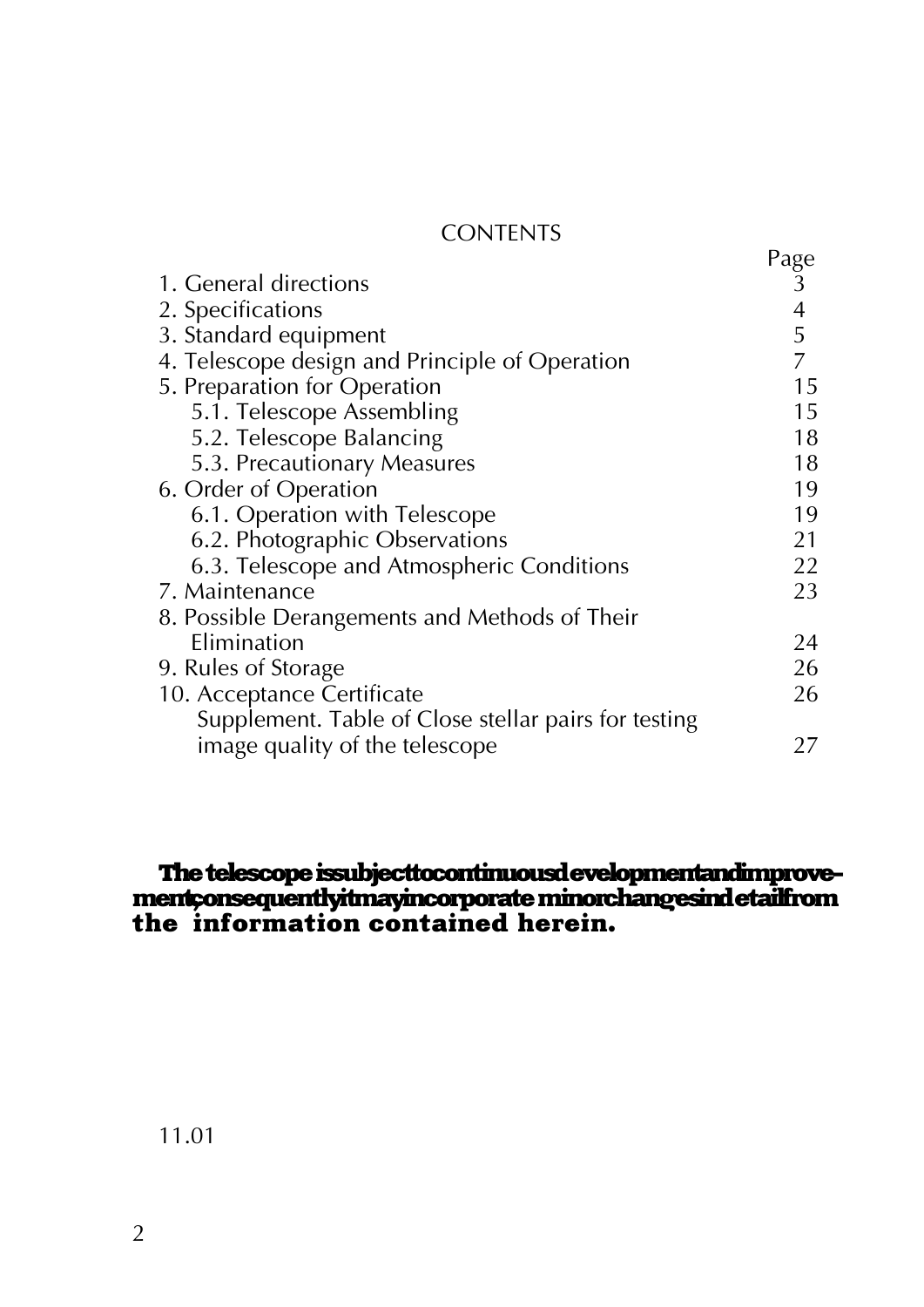

#### 1. GENERAL DIRECTIONS

#### The directodservations of the Sunthrough a black light filterare permitted only with the use of a solar diaphragm.

Telescope ТАЛ-1М (ТАЛ-1МТ) (hereinafter in the text referred to as "telescope") is designed for visual observation of the celestial objects.

The telescope can operate normally at the ambient temperature from 30°C to minus 30°C.

When buying the telescope, one should pay attention to the package safety ensured by the seal of the manufacturing pliant. After unsealing the case one should check the compliance of the compliance of the standart equipment with the complete set denoted in the list of eclosure. Prior to using the telescope one gets acquainted with its handling and order of operation.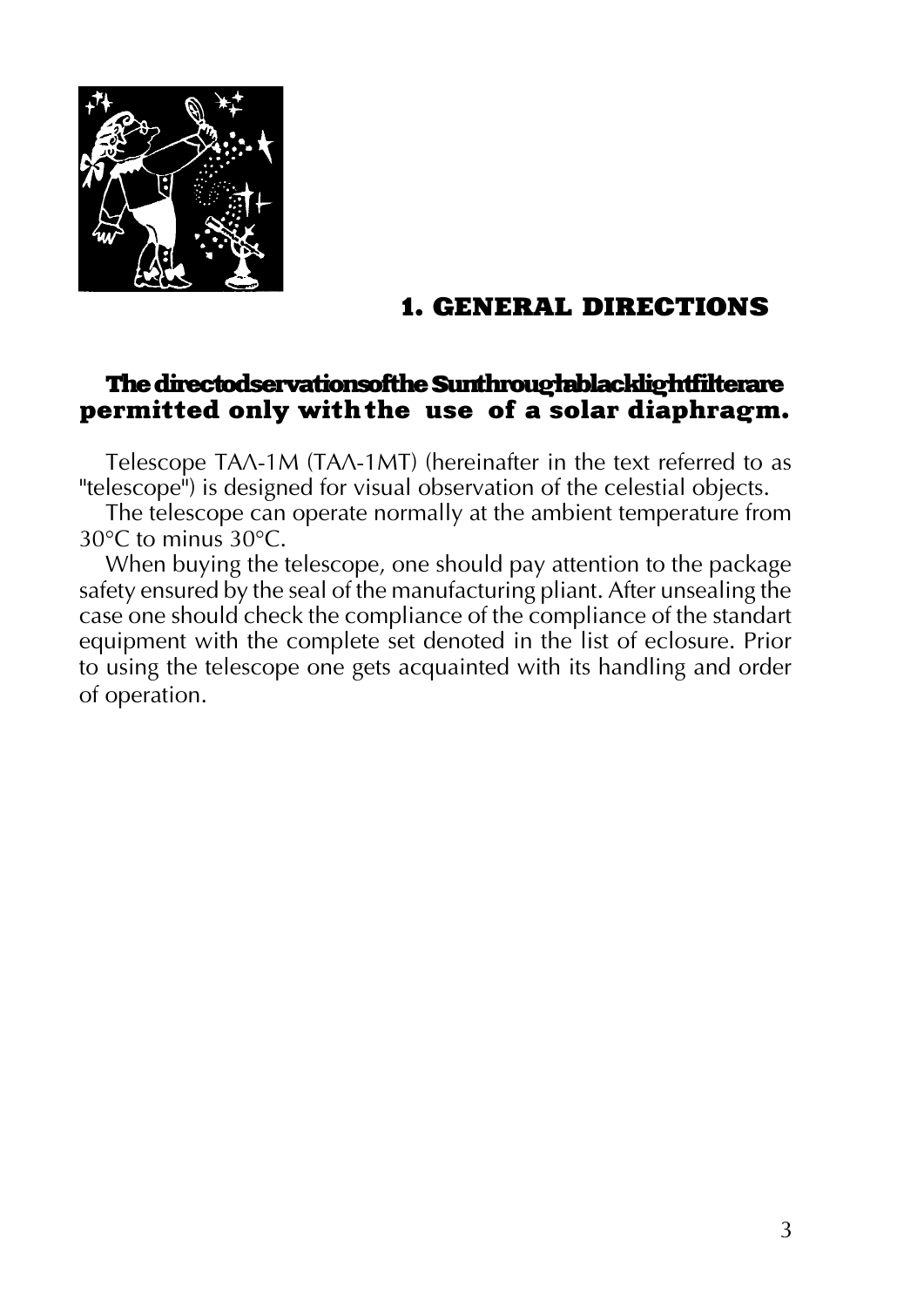

#### 2. SPECIFICATIONS

| Diameter of primary mirror                                | 110mm                  |
|-----------------------------------------------------------|------------------------|
| Focal ratio                                               | f'/7.3                 |
| Focal length                                              | 805mm                  |
| Magnification:                                            |                        |
| with the eyepiece of $f' = 25$ mm                         | $32^x$                 |
| with the eyepiece of $f' = 10$ mm                         | $64^x$                 |
| with the eyepiece of $f' = 25$ mm and Barlow lens         | $82^x$                 |
| with the eyepiece of $f' = 10$ mm and Barlow lens         | $165^x$                |
| Angular field of view of the telescope at magnifications: |                        |
| $32^x$                                                    | 1°29'                  |
| $64^x$                                                    | 0°43'                  |
| $82^x$                                                    | 0°33'                  |
| $165^x$                                                   | 0°16'                  |
| Resolution                                                | $1.3$ "                |
| Limiting magnitude                                        | 12 <sup>m</sup>        |
| Range of slow-motion control on the declination axis      | $±4^{\circ}$           |
| Rotation of the telescope:                                |                        |
| in right ascention                                        | $360^{\circ}(24h)$     |
| in declination                                            | $360^\circ$            |
| Polar axis altitude adjustment                            | $0^\circ$ - $70^\circ$ |
| Angular field of view of the finderscope                  | $8^{\circ}$            |
| Magnification of the finderscope                          | $6^x$                  |
| Minimum distance of observation                           | $\approx 65$           |
| Voltage of the supplying mains                            | 220/110V±10%           |
| Current frequency                                         | 50Hg (60Hg)            |
| Output voltage of the supply unit                         | 12V±10%                |
| Overall dimensions of the telescope:                      |                        |
| leghth tube                                               | 850mm                  |
| height in the operating position                          | 1650mm                 |
| Mass of the telescope                                     | 21kg                   |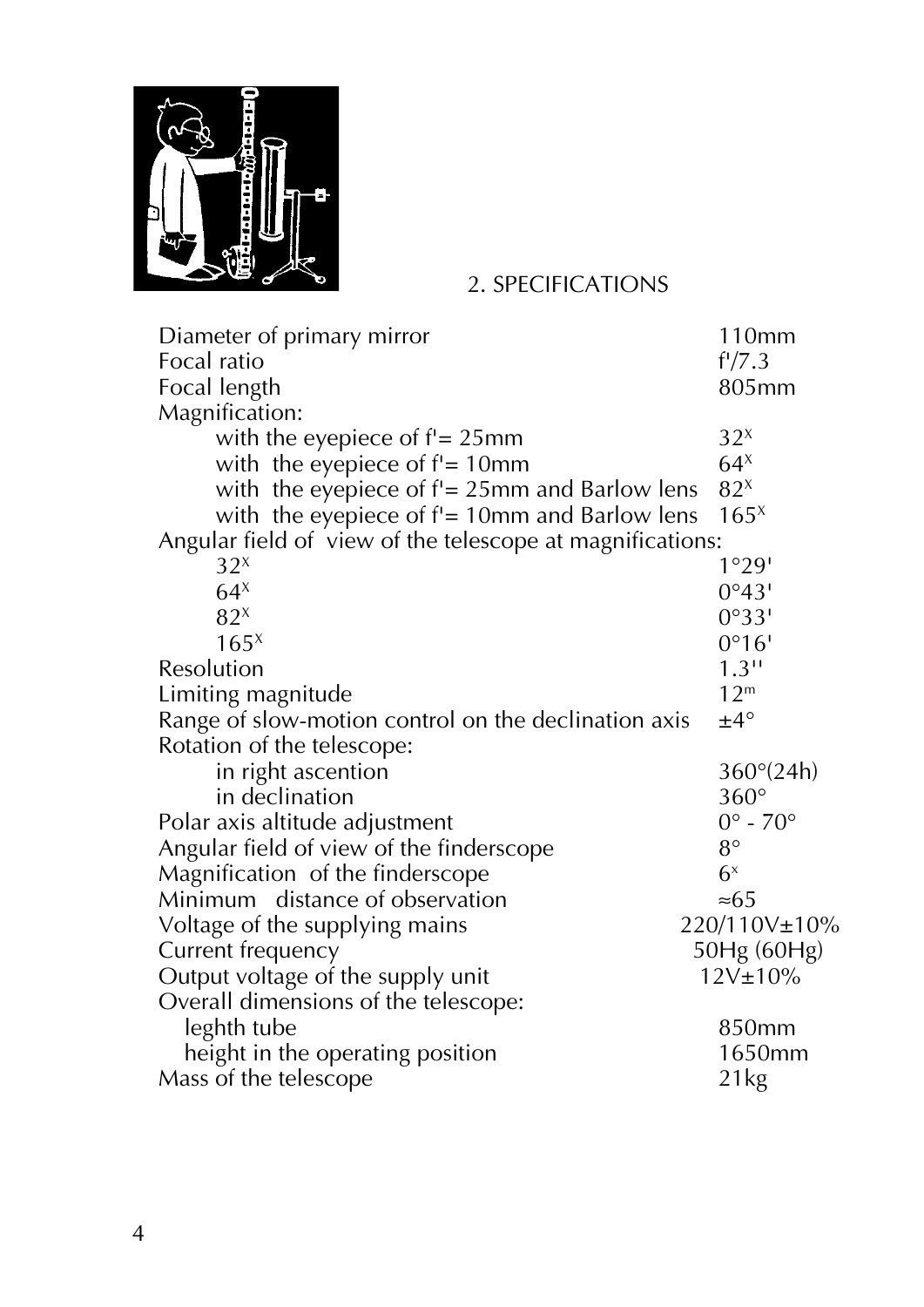

# 3. standarD equipment

| Name                                      | Qty                          |
|-------------------------------------------|------------------------------|
| Telescope                                 | 1                            |
| Supply unit                               | 1                            |
| Eyepiece of f'=25mm                       | 1                            |
| Support                                   | $3*$                         |
| Telescope of 6 <sup>x</sup> magnification |                              |
| Pier                                      | $1*$                         |
| Tripod                                    | $1*$                         |
| Equatorial mounting                       | 1                            |
| <b>Bundled conductors</b>                 | 1                            |
| <b>Bracket</b>                            | $\overline{2}$               |
| Control panel                             | $***$                        |
| Cable for car mains                       | 1**                          |
|                                           | <b>Accessories and Parts</b> |
| <b>Barlow</b> lens                        |                              |
| Reticle                                   |                              |
| Eyepiece of f'=10mm                       |                              |
| Yellow light filter                       |                              |
| Black light filter (solar)                |                              |
| Blue light filter                         |                              |
| Red light filter                          |                              |
| Green light filter                        |                              |
| Neutral light filter (grey, lunar)        |                              |
| Blind                                     |                              |
| Holder                                    |                              |
| Stoper                                    |                              |
| Brush                                     |                              |
| Cap diaphragm                             |                              |
| Screwdriver                               |                              |
| Napkin                                    |                              |
| Screen (for observation of the Sun)       | 1                            |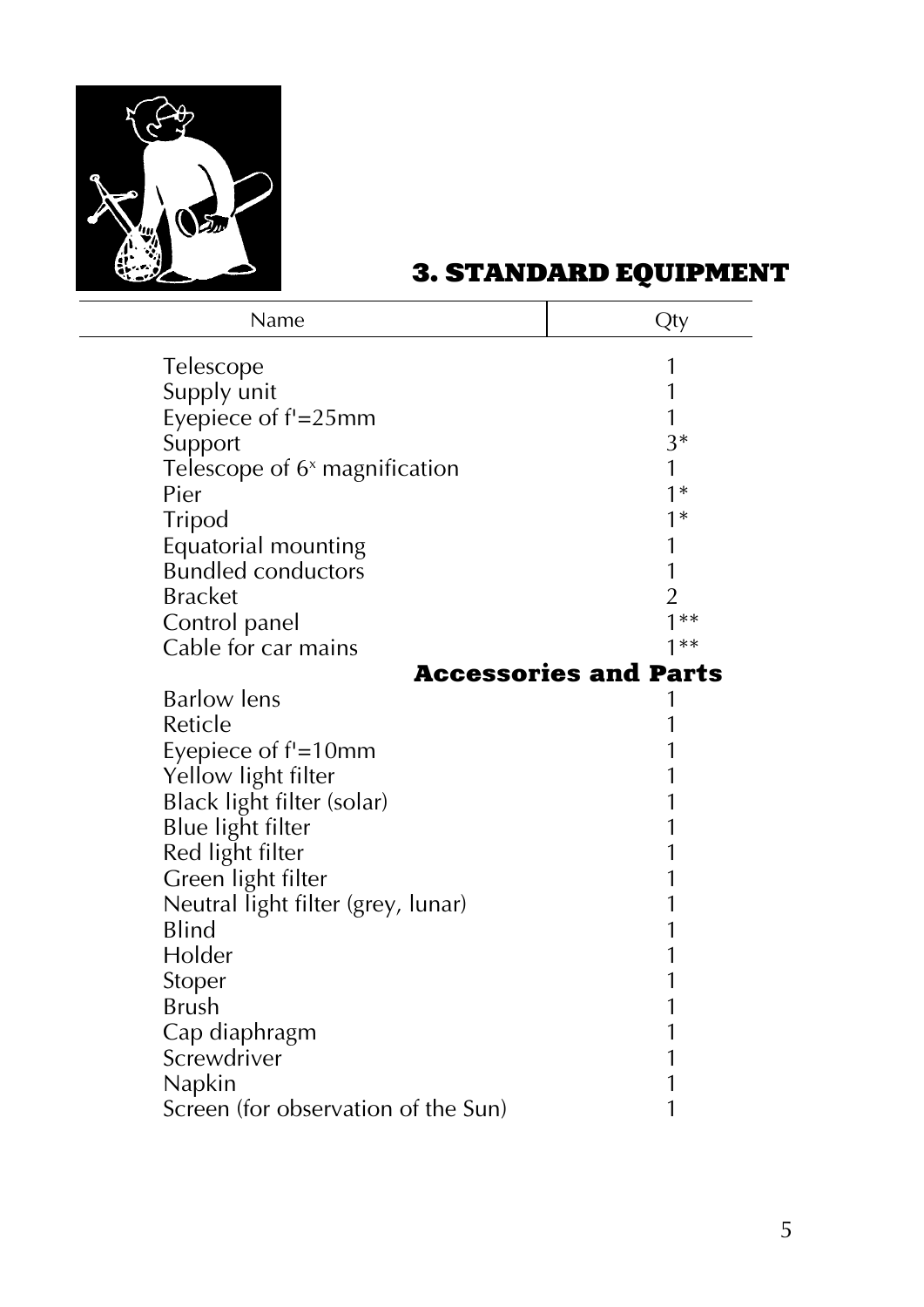| Cover<br>Fuse link BNT19-0.16A(220V)<br>Fuse link BNT19-0.32A(110V) |                                                     |  |
|---------------------------------------------------------------------|-----------------------------------------------------|--|
| Parking case<br>Service manual                                      | <b>Market Container</b><br><b>Service Documents</b> |  |

\* Telescope canbe completed with a metal pier **(ТАЛ-1М)** or tripod (ТАЛ-1МТ)

\*\* Optional accessories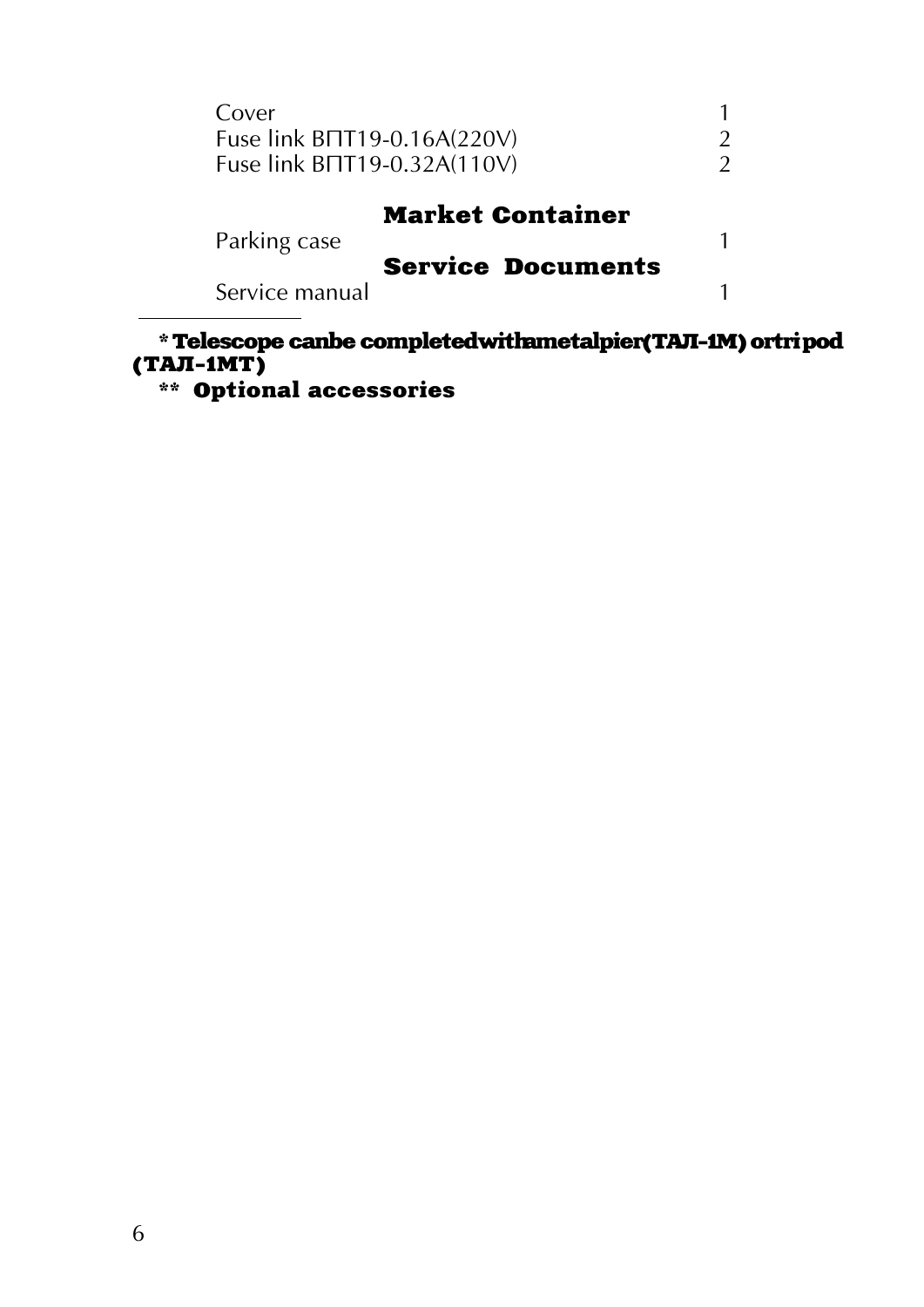

#### 4.TELESCOPE DESIGN and principle of OPERATION

The telescope consists of four basic units: the telescope tube, equatorial mounting and pier with supports, supply unit.

Tube I (fig. 1) is the basic part of the telescope which embodies the optical pieces: a primary mirror, a diagonal mirror, finderscope 3 fixed in the locating rings 2, eyepieces and Barlow lens which are inserted in the focusing mechanism 4.

The primary mirror (fig. 3) is mounted in the cell and can be adjusted by means of the screws I and 2.

**The diagonal mirror.** (fig. 4) is cemented to the cell and fixed in the telescope tube by means of a spider.The inlet hole of the tube is covered with the cap 3 (fig.9) after operation.

**Find erscope 3** (fig.1) is a telescope wiht 6<sup>x</sup> magnification and field of view of 8°.

The focusing mechanism 4 (fig. 1) is composed of a rack and pinion. The pinion axle carries the handwheels which help to move the eyepiece tube. The smoothness of the tube movement can be controlled. For this purpose the left handwheel is held by one hand and the right handwheel is rotated clockwise with some effort relative to the left handwheel by the other hand. The chosen position of the tube can be fixed by the denoted method if necessary.

The telescope is completed with six light filters  $7$  (fig. 9).

**The equatorial mounting** (fig.5) consists of polaraxis 2 and declination axis 6 perpendicular to the polar axis.

Fastenend on end of the declinahion axis is a saddle with himged clips 4 in which the telescope tube is mounted, fastened on the order end ofthe axis are counterweghts 8 which can move along the axis by thread for balancing the telescope tube. Screen 1 (fig.9) and holder 4 for a camera can be fastened on the same axis as well.

The casing of the polar axis is fastened on bracked 10 (fig.5) providid with a scale of latitudes by whith the polar axis is set to the latitude of the observer's site.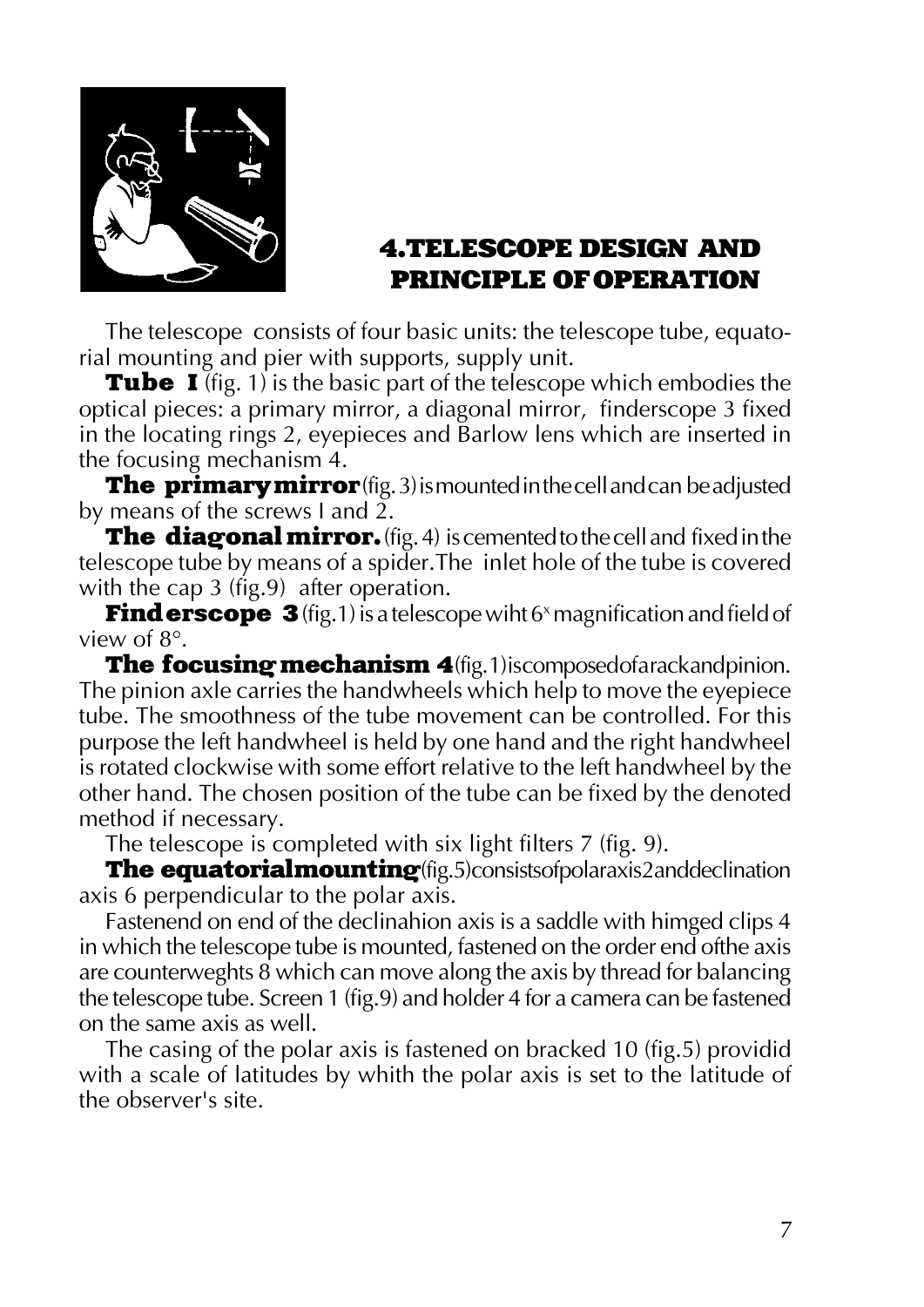

Fig.1. General view or telescope with metal pier:

1 - telescope tube; 2 - ring; 3 - finderscope; 4 - focusing mechanism; 5 - equatorial mounting; 6 - pier; 7 - supports; 8 - cord; 9 - supply unit; 10 - bundled conductors; 11 - control panel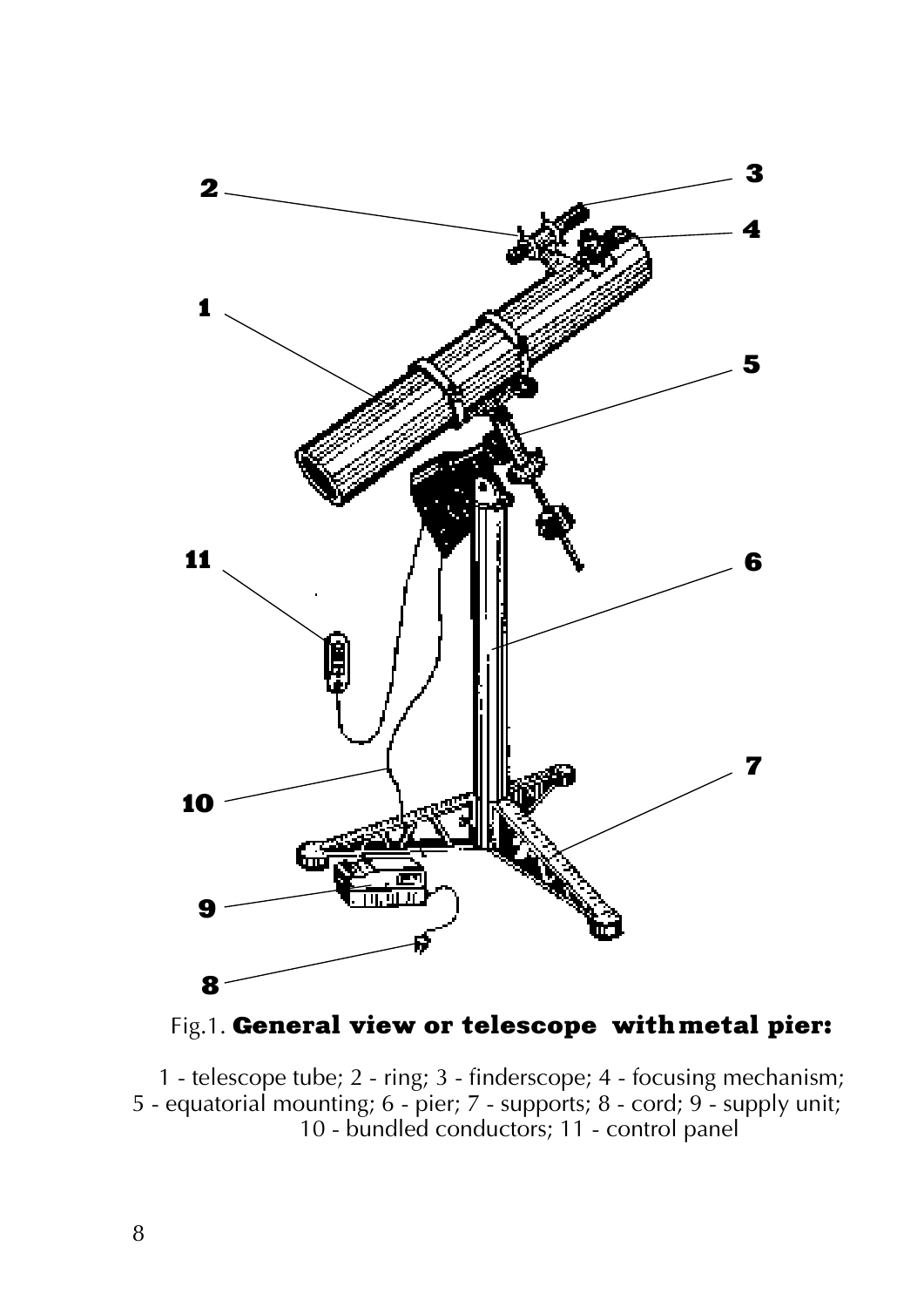

# Fig. 2. General view or telescope with tripod:

1, 2 - stops; 3 - objects table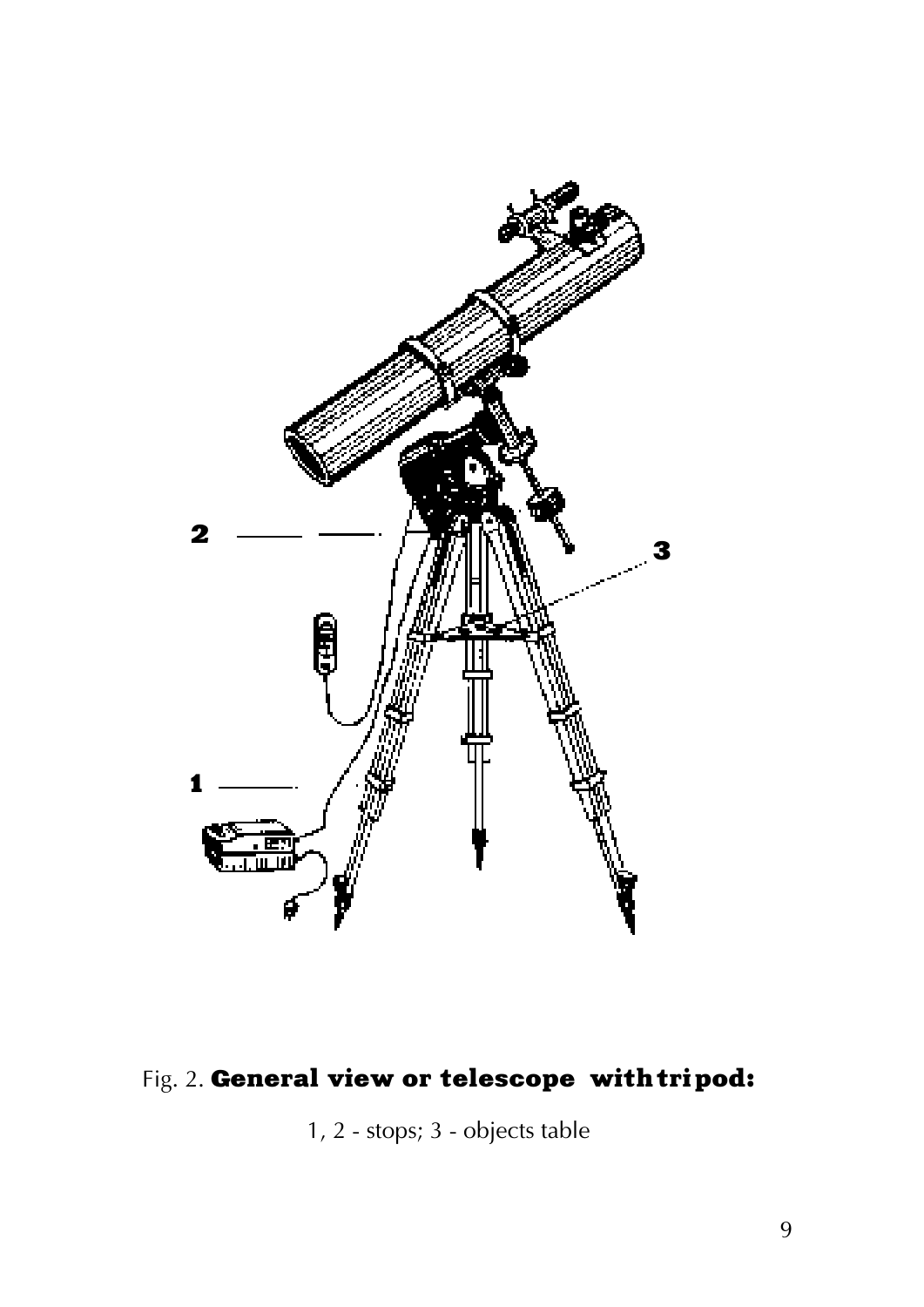The southern (lower) end of the polar axis embodies electric watch drive 11, the northen (upper) end embodies the casing of declination axis 6.

Each axis is provided wiht a position circle which shows an hour angle and declination of the objiect visible in the telescope field of view. Position circle 7 on the declination axis which shows the object declination is figured from 0 to 90 $^{\circ}$  wich division value of 2 $^{\circ}$ . Circle 1 positioned on the polar axis (the circle of hour angles) is figured from 0 to 24 hours wiht a division value of 10 min.





Fig. 4. Diagonal mirror:

1 - adjusting screw; 2 - set screw

#### Fig. 3. Primary mirror:

1 - set screw; 2 - adjusting screw

**The declination axis** has braking screw 3 and mechanism 5 of the fine motion which moves the tube in the range of  $\pm 4^{\circ}$ . By useing this mechanism it is possible to correct the position of the object in the field of view. Theequatorial mounting is connected to pier by thread.

Pier 6 (fig.1) consists of one tube on wich three legs are fixed.

**The tripod** (fig. 2) allows to adjust a height of telescope and to fix each leg of tripod with the help of stops 1 and 2.

**Supply unit 9** powers the watch drive tracking the celestial objects. It is designed for 220 V/ 50 Hz (110V/60Hz) mains and activated with the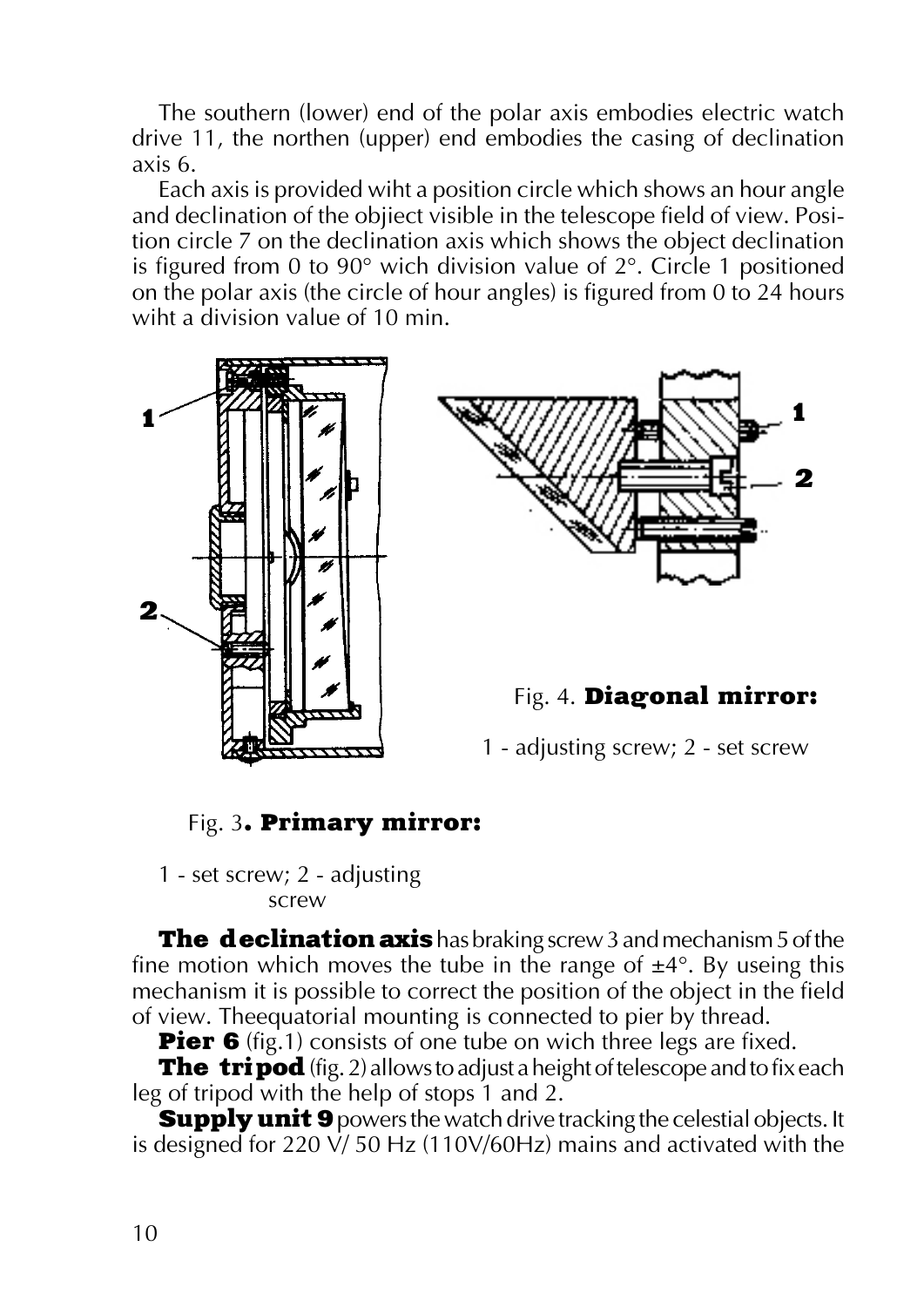key. If the control panel is provided the car's mains or storage battery 12V can be used through the car's cable.

The control panel (fig.6) is designed to select modes of watch drive by means of buttons 2. The watch drive provides the sun, celestial and moon speed modes. The control panel is equipped with the local lighting which can be switched on by button 4.



Fig. 5. Equatorial mounting:

1 - circle of hour; 2 - polar axis; 3 - screw of axis brake; 4 - folding clips; 5 -hanwheel of slow-motion mechanism; 6 - declination axis; 7 - circle of declination; 8 - counterweights; 9 - handle; 10 - bracket with scale of latitudes; 11 - electric watch drive; 12 - handwheel of polar axis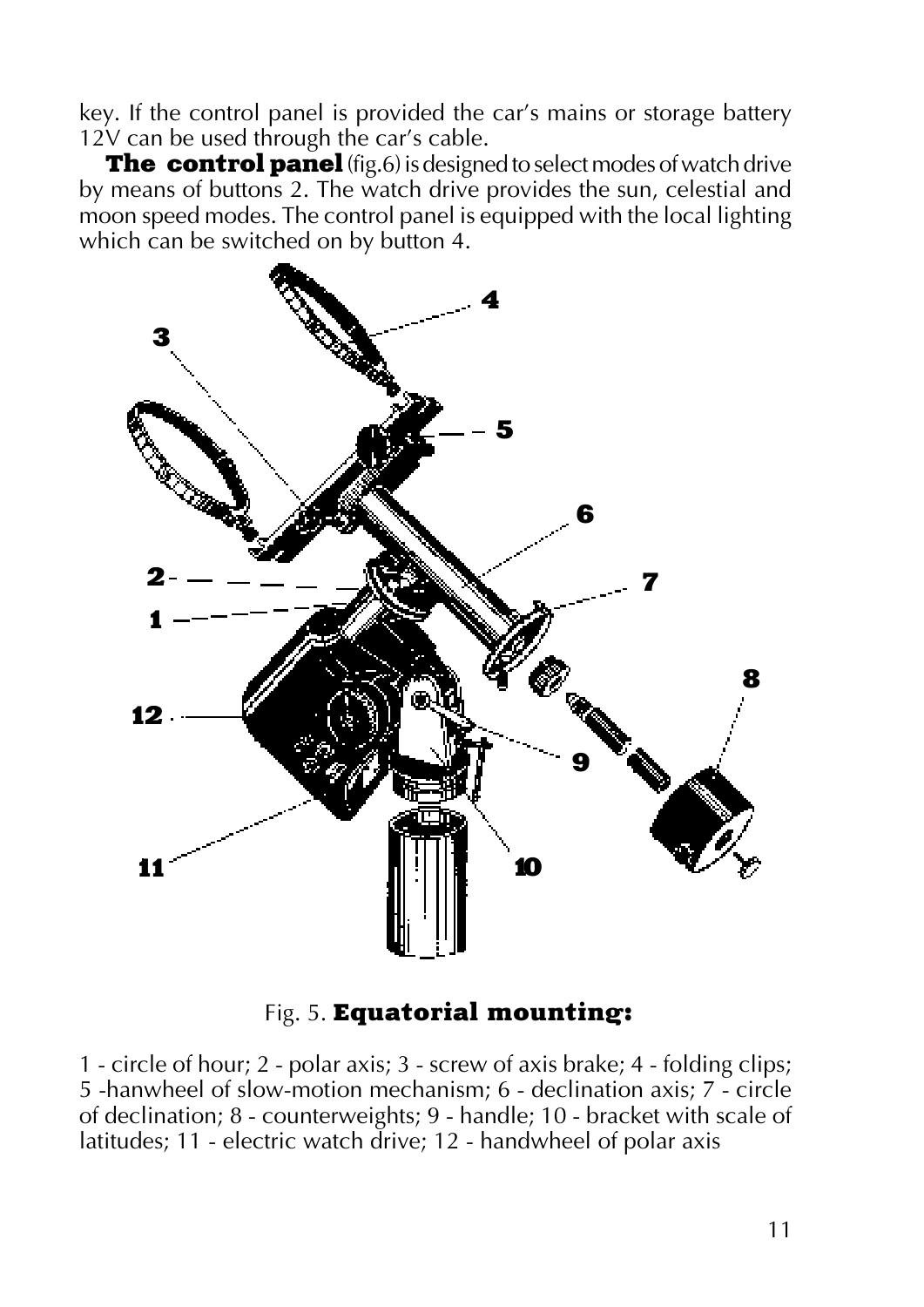

Fig. 6. Control Panel:

1 - indicator; 2 - speed selection buttons; 3 - correction buttons; 4 - lighting button; 5 - plug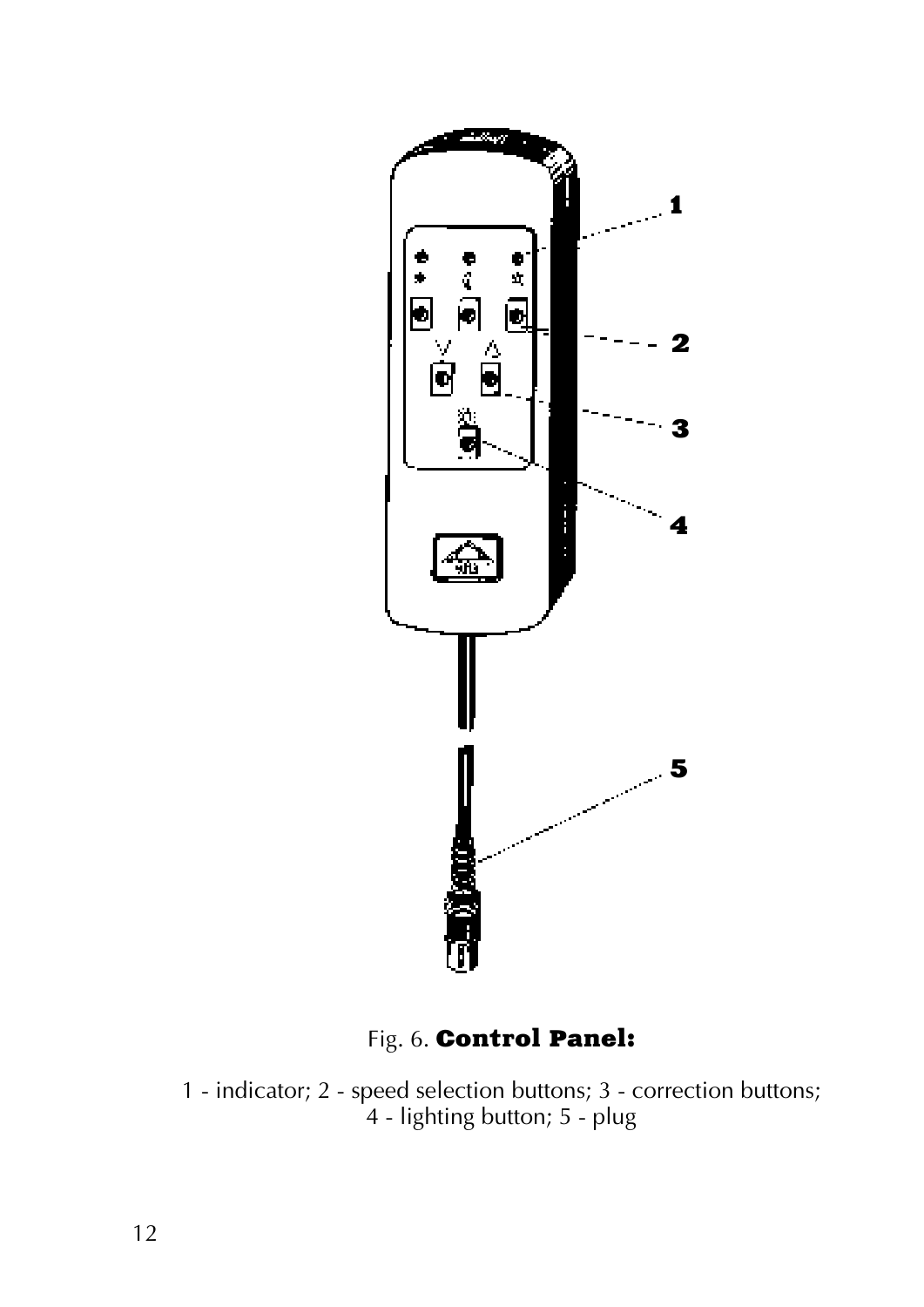#### The reflecting telescope is provided with the Newton optical system

(fig.7). A parallel beam of rays enters the telescope tube, falls on primary mirror 1 with a focal length of 805.85mm and, after reflecting from it in diagonal mirror 3, reflacts at  $\frac{90^{\circ}}{2}$  and is viewed with the help of eyepiece 2.



Fig. 7. Optical train of telescope:

1 - primery mirror; 2 - eyepiece; 3 - diagonal mirror; 4 - finderscope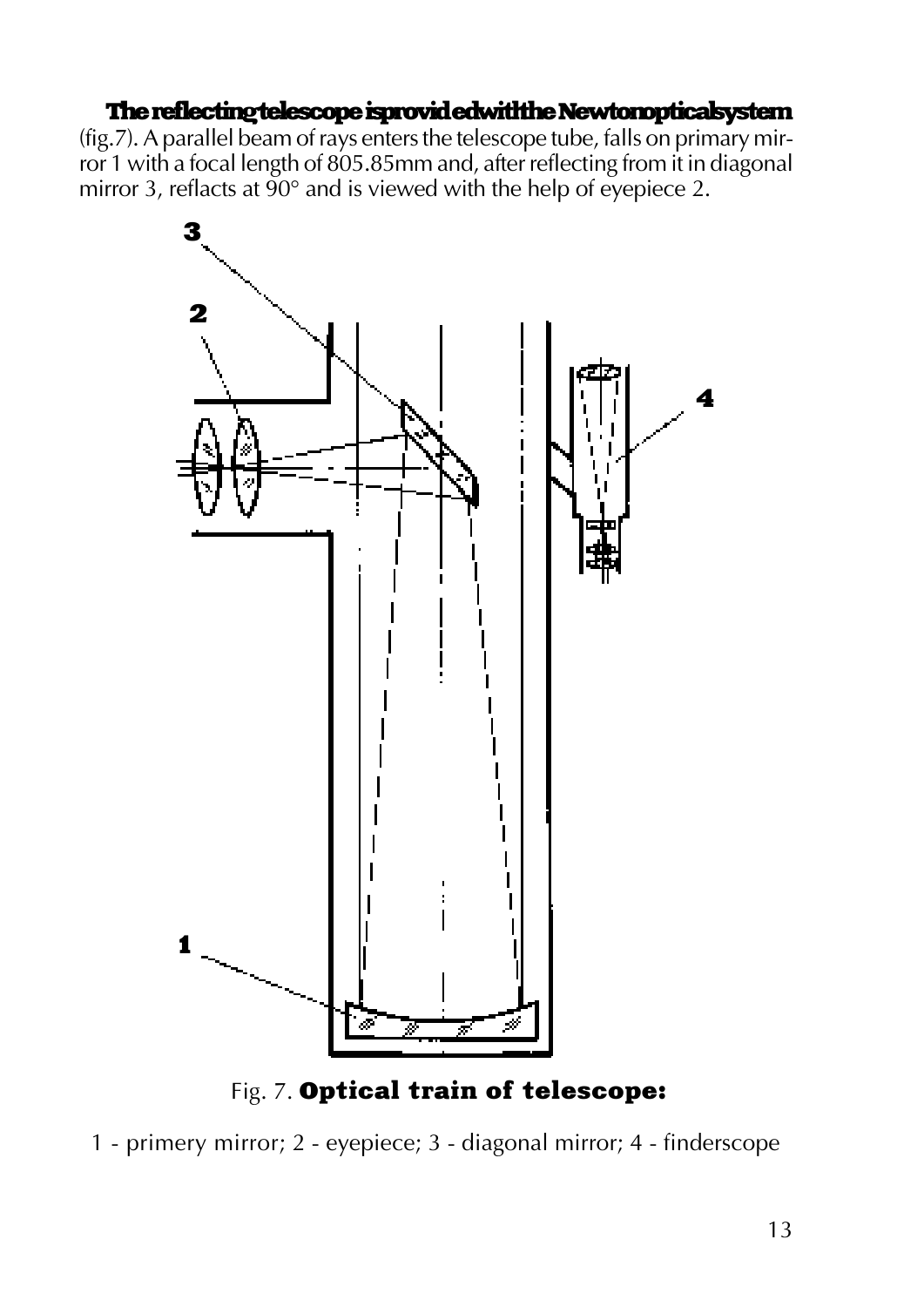



Fig. 8. Diagram of setting Barlow lens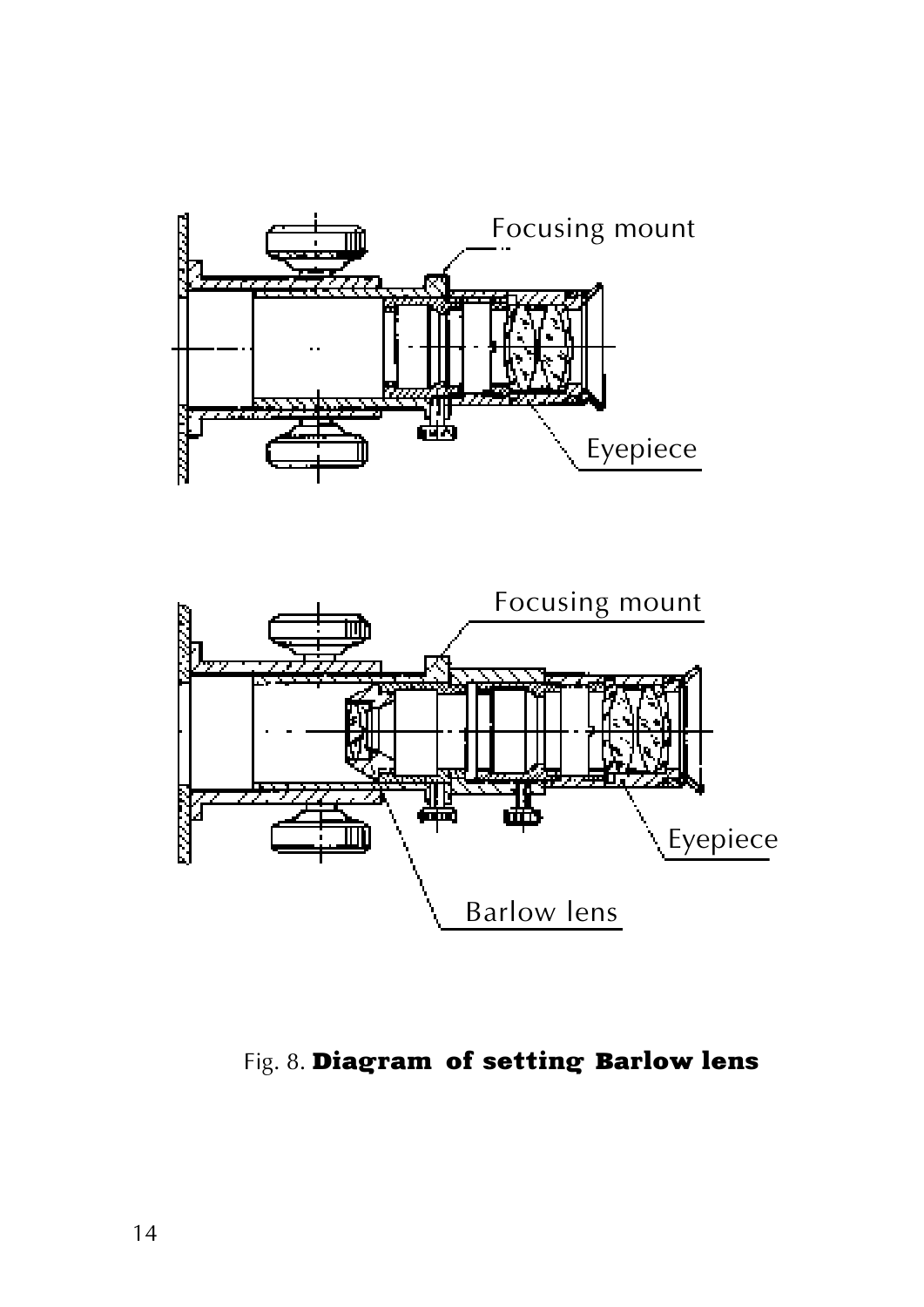

## 5. PREPARATION FOR OPERATION

# 5.1. Telescope assembling

Before assembling the units and parts schould be cleaned from the slushing compound of the plant.

The telescope is assembled in the following way.

Three supports provided with captive screws are fixed to the lower end of the pier through holes. The equatorial mounting is set on the upper end of the pier. At the same way it is fixed on the tripod.

In order to aim the polar axis turn the equatorial mounting by the value of the observation site latitude by means of elevation gear and latitude scale. Lock the direction adjusted with the lock handle.

Mount the axle with the counterweight 5 (fig. 5) on the declination axis unit and fasten it with the nut. Mount the clips 4 on the bracket and then the telescope 1 in them (fig.1).

The telescope tube is mounted on the supports of the saddle and fixed by means of two clips with the help of hinged screws.

The finderscope is mounted on the tube in two rings and fixed with six screws available on the saddle.

In transportation and storage a hole on the eyepiece tube is plugged with a stopper which should be removed and put in the case in preparation for operation.

 For obtaining the required magnification of the telescoped the respective eyepiece or the eyepiece with Barlow lens 5 (fig. 9) is inserted in the eyepiece tube.

A toggle switch of the supply unit is to be set in position "0".

Connect bundled conductors 10 (fig.1) to the watch drive and to the supply unit throught a socket designated , connect a plug of cord 8 of the supply unit to the main of 220/110V. Set the toggle switch of the supplyunit in position "I". A light indicator on the watch driver must light.

The control panel if provided is connected to the mounting by means of the plug 5 (fig. 6).

Set the switch of control panel operation on the mounting into "I" position. The watch drive is activated by one of the buttons 3. When it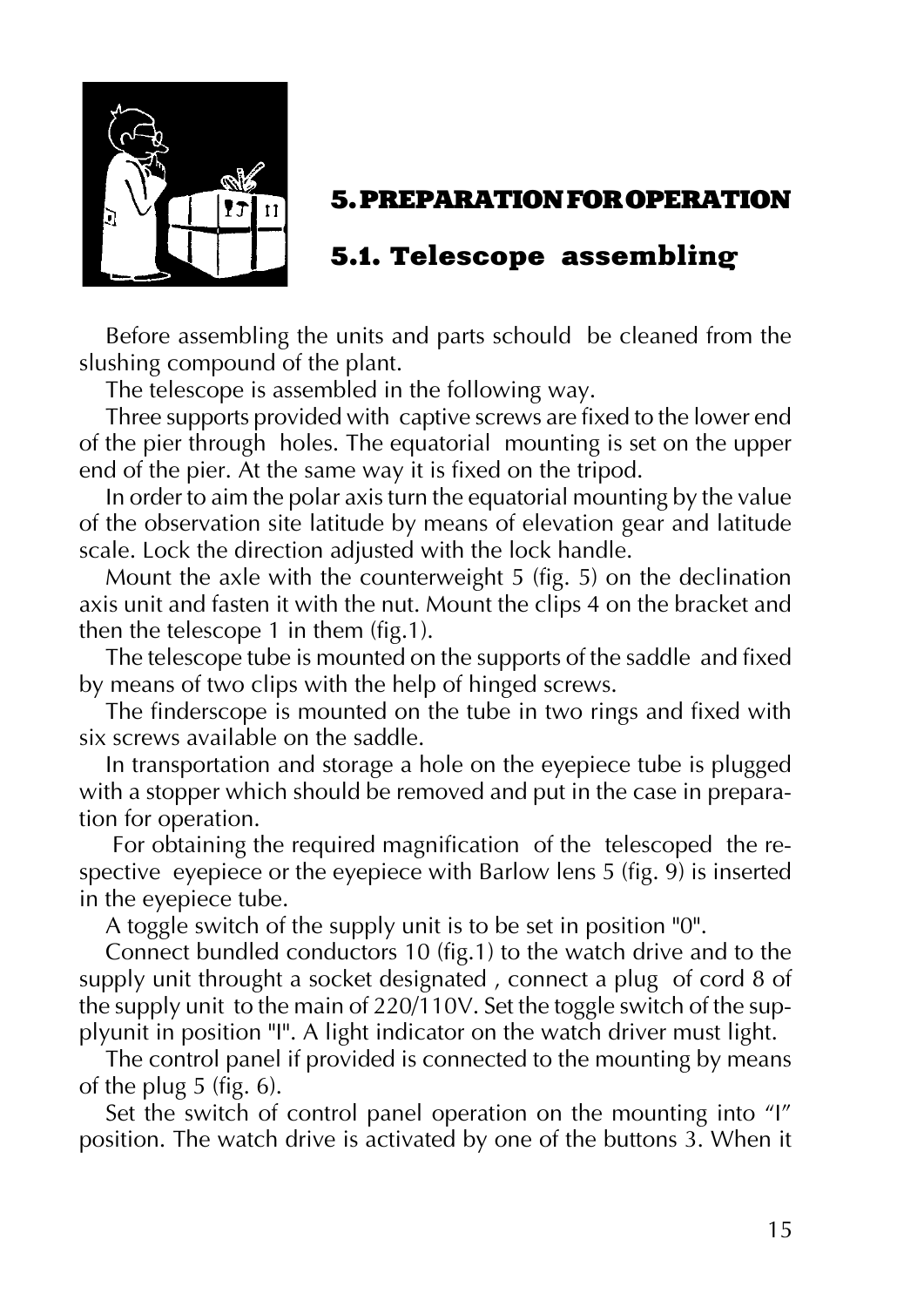

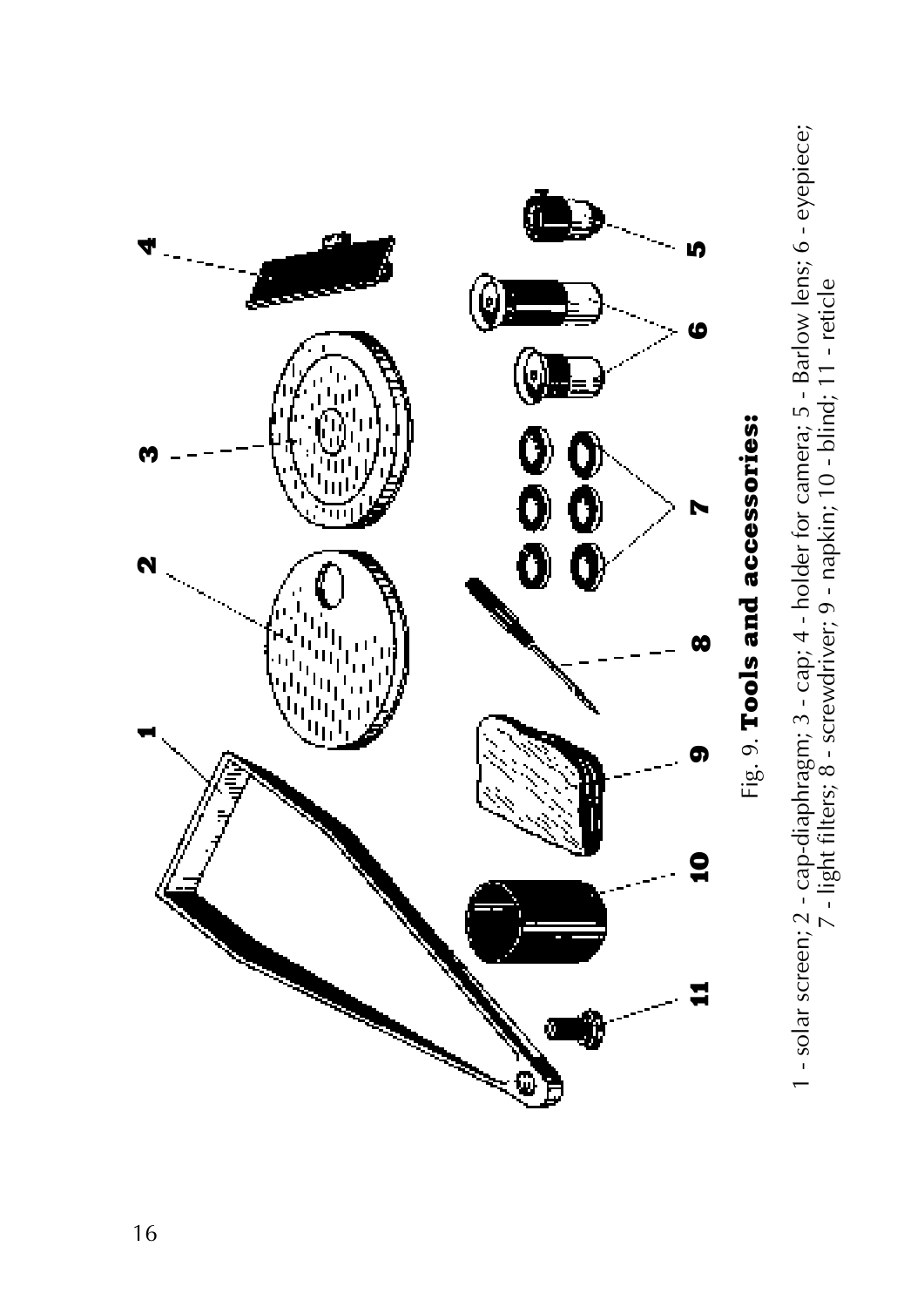

Fig. 10. Clock drive:

1 - worm gear wheel; 2 - cap; 3 - screw; 4 - handwheel; 5 - screw; 6 - screw; 7 - motor; 8 - screw; 9 - worm with gear wheel; 10 - worm wheel; 11 - cap; 12 - screw; 13 - cover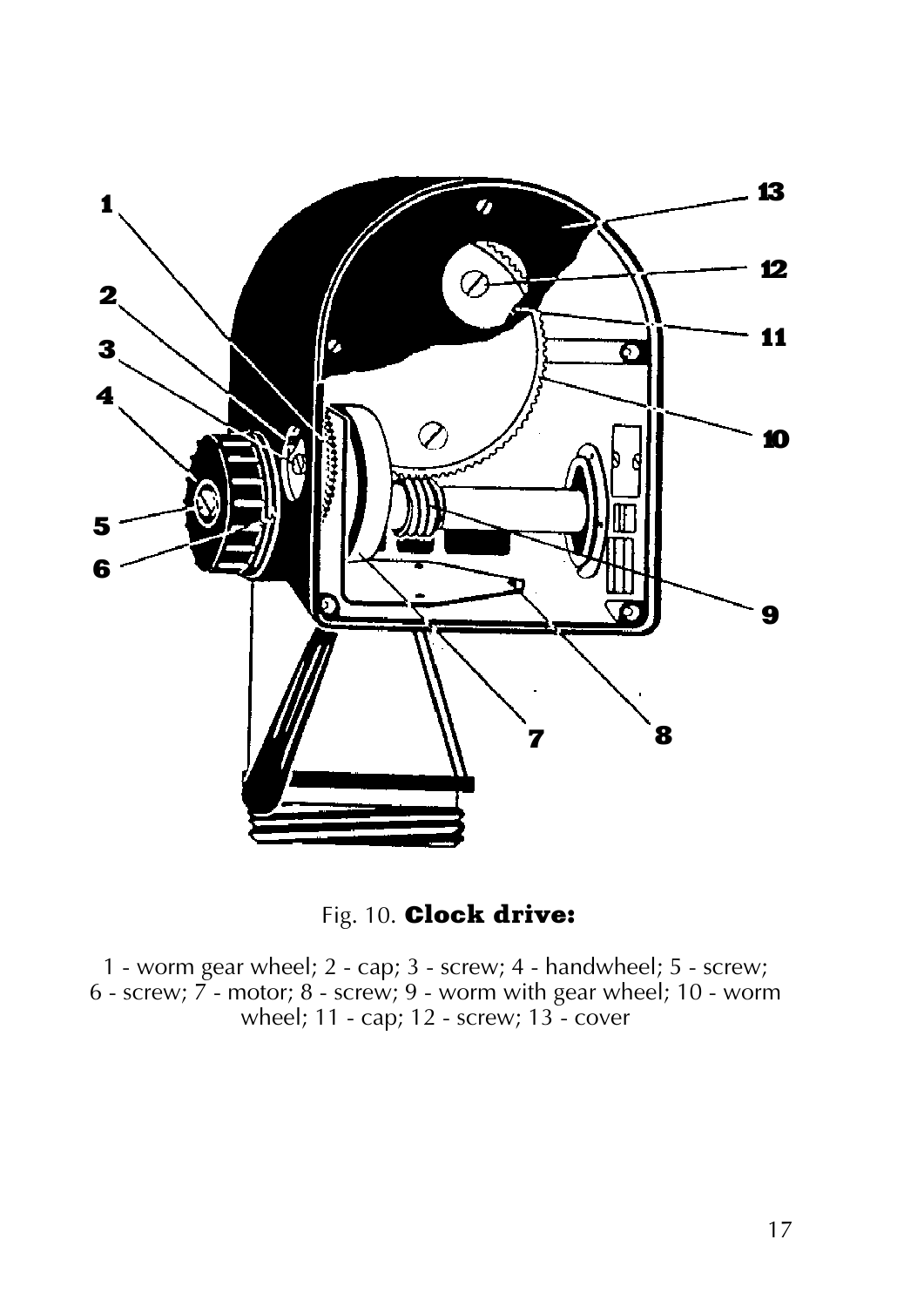operates the indicator lights. The switch of autonomous operation on the mounting and the key of supply unit must be set into "I" position previously.

#### 5.2. Telescope balancing

For smooth motion of the telescope and reliable operation of the micrometer screws it is important to balance its movable parts on the axes of the equatorial mounting.

For this purpose one should set the telescope tube in the horizontal position, unscrew the screw of the brake 3 (fig. 5) of the declination axis and, holding slightly the tube by hand, ses to it whether it remains in the indifferent equilibrium. If the tube is not in balance, undo the screws of the clips which fix the tube and move the tube along its axis until it will be in balance. After that screws in the screws of the clips.

For balansing the telescope relative to the polar axis it is necessary to set the declination axis in the horizontal position. Then it is necessary to slacken each of three screws 12 after moving cap 11 of the watch drive (fig.10). Holding the axis by hand, see to it whether the telescope is in balance about the polar axis. If the telescope is not in balance, move counterweight 8 (fig.5) along the declination axis. After balancing fighten screws 12 of the friction clutch (fig.10) on the polar axis so that the telescope can not rotate easily.

The adjustment of the friction clutch is considered to be finished if the telescope tube moves due to the minor effort of the hand.

When mounting the various devices on the telescope, for example, the camera, it is required to balance the telescope additionally.

#### 5.3. Precautionary measures

The rate of the fuse link mounted in the supply unit must be incompliance wich the rate denoted under the fuse link holder. Mount the fuse link only after complete disconnection of the supply unit from the main.

Connect the bundled conductors to the wachdrive and to the supply unit only when the supply unitisdis connected from the mains.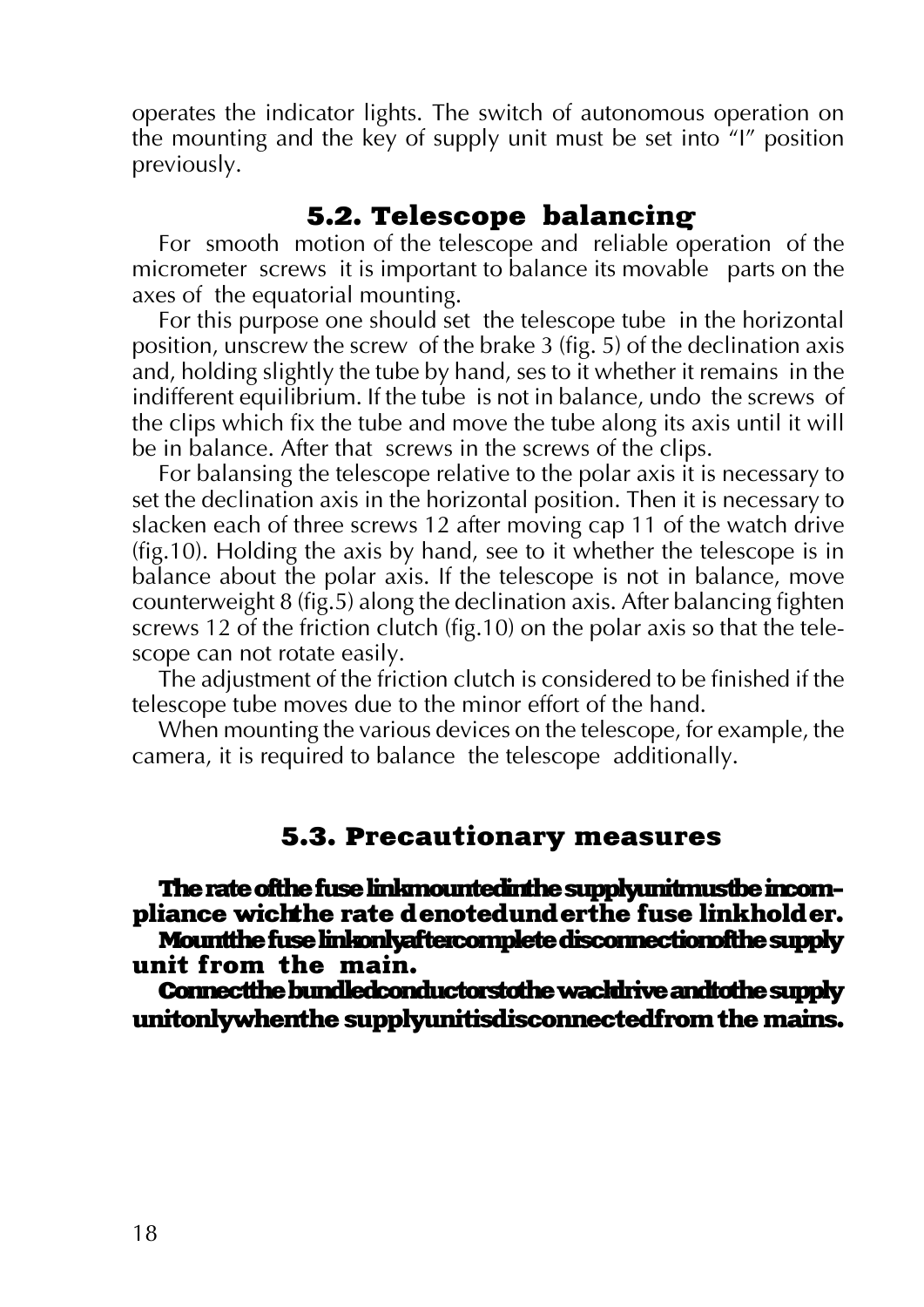

# 6. ORDER OF OPERATION

## 6.1. Operation with telescope

Before mounting the telescope it is required to choose the place and prepare a site. It must be even and solid. Mount the telescope on the site and check it for reliable stability.

For pointing to an object the telescope should be rotated about two axis. For rotation of the declination axis it is neccessary to undo braking screw 3 (fig.5), rotate the telescope and screw in the braking screw.

In backlash is arisen in the worm gear, it is neccessary to disengage motor 7 (fig.10). For this purpose it is required to take off cover 13, slacken three screws 8, displace motor 7 upwards and fix it with screw 8. Remove handwheels 4 after unscrewing screws 5.After that slacken screws 6 wich fasten worm 9 in the bearings. After pressing the worm to worm wheel 10 fix it wich screws 6.Mount handwheels 4 and secure them wich screws 5. Then slacken screws 8, displace the motor downwards until engagement wich the toothed wheel of the worm takes place and secure them with screws 8. Mount cover 13 on the casing.

Smoothness of rotation of toothed wheel 1 together with the toothed wheel of worm 9 is checked by rotation of the handwheels, in doing so probable sliding or jamming of the friction clutch of toothed wheel 1 may take place.

For its adjustment it is required to displace cap 2 and fighten or slacken three screws 3. The friction clutch adjustment is considered to be finished if handwheels 4 rotate smoothly.

The telescope is preliminarily pointed relative to the polar axis by rotation of the tube with the help of a friction mechanism by hand.

The celestial sphere and all astronomical objects perform a complete rotation for twenty-four hours. As a result the object in the telescope field of view displaces constantly. The rate of its displacement increases of the telescope magnification. Therefore the telescope is provided with electric watch drive 11 (fig.5) wich rotates uniformly the telescope wich follows the object As a result, in the process of observation the object remains constantly at the centre of the field of view.

In the process of observation it is often required to perform minor corrections in the diurnal run of the telescope. For this purpose one makes use of handwheels 4 (fig.10) of the polar axis or the buttons 3 (fig. 6) of the control panel. The buttons 3 speed up or slow down the tracking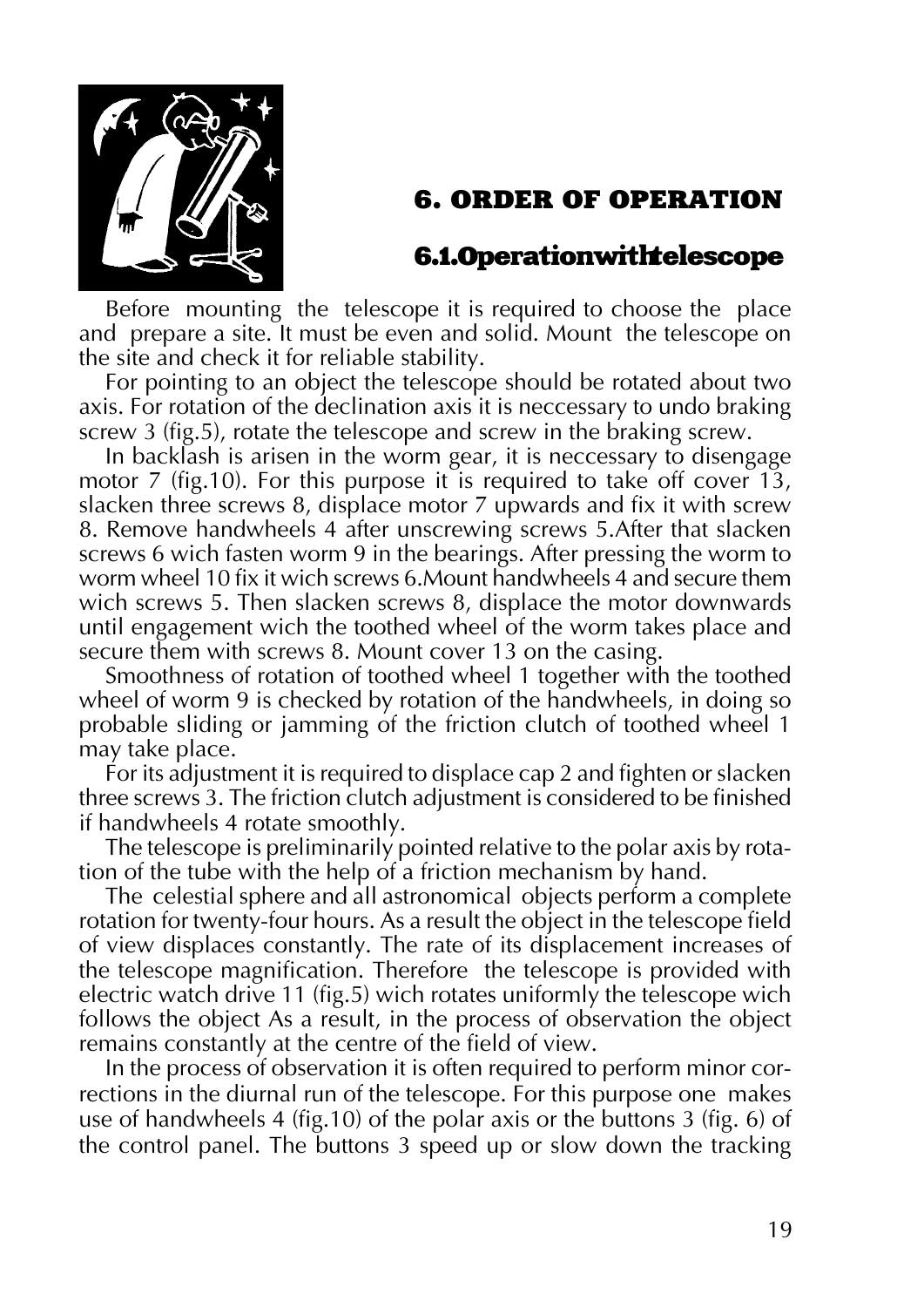speed of the watch drive relative to the nominal providing the correction of right ascension angle. The correction modes are activated when one of the buttons 3 is pressed continuously and the indicator 1 blinks. If the button 3 is released the tracking speed returns to the nominal.

The telescope has hight magnification and, hence, small fields of view, therefore it os provided with a finderscope.

After mounting the telescope it is neccessary to set parallel of the optical axis of the telescope tube and finderscope. For this purpose one should mount a reticle with cross into the eyepiece f'=25 mm. One should make an adjustment by remoted object.

By operating with the set screws of rings 2 (fig.1) of the finderscope one brings the chosen remote object to the centre of the finderscope field of view. This operation is performed once. In the future before observation only a check-up of parallelism of the telescope and finderscope optical axes is needed.

In order to avoid correction of the declination axis during operation of the watch mechanism it is required to set the telescope polar axis in parallel to the celestial axis. In this case the morthern (upper) end of the polar axis faces the celestial pole positioned near Polaris ( $α$  Ursae Minoris).For visual observation it is enought to incline the polar axis at an angle equal to the latitude of the observaib\ng site and direct it approximately along the line South-the North. With such coarse setting of the telescope the object will "deviate" step by step in declination (it is lifted or lowered in the field view). This error is corrected at times by means of the micrometer screw of the declination axis.

For photographic operations and in the cases when the telescope can be set stationary, the polar axis of the telescope should be set precisely. For this purpose one observes any bright star in the East, then in the South and makes notice of the direction of the star displacement.

If in observation of the star in the East, it is displaced in the telescope field of view so that in its tracking the upper end of the telescope tube sinks slowly, the north end of the polar axis should be somewhat lifted.

If the upper end of the tube is lifted step by step, the north (upper) end of the polar axis should be lowered.

 For precise setting of the axis by azimuth one observes the star near the meridian circle (above the South point) in the same way. If in the star tracking one has to lower slowly the upper end of the telescope tube, the north end of the polar axis should be displaced to the West. If in the process of the star tracking the upper end of the telescope tube is lifted, the north end of the polar axis should be displaced to the East.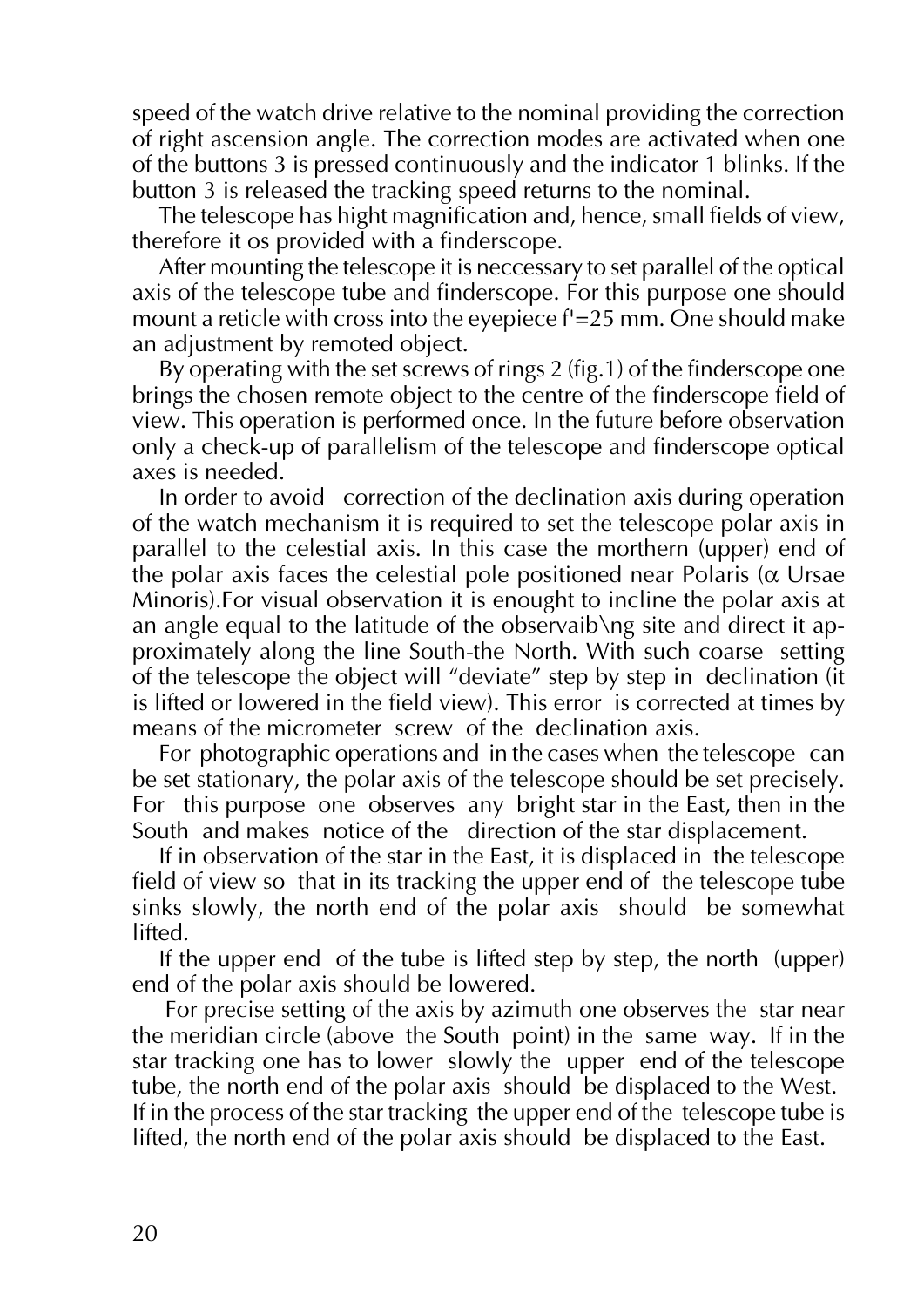In 20-30 minutes of such observations one can set the polar axis so that the star will remain on the cross-hairs for 10-15 minutes without correction in declination.

After precise setting of, the polar axis one can set the declination and hour circles which must help to search the objects invisible with a naked eye or even through the finderscope.

First of all one should set the hour circle which is fixed on the polar axis. After fine setting of the polar axis set the declination axis horizontally. The horizontal setting should be checked with the aid of a level. After setting of the axis one sets the hour circle so that "0" is found against the index. Fix the circle by means of screws.

For setting the declination circle fixed on the declination axis one should find the declination of two-three bright stars in the star catalogue or make use of the declinations of the planets. With thee help of the finderscope one brings the star or the planet to the centre of the field of the telescope at maximum magnification. After that one sets the declination of the required star against the index. The circle is to be fastened with a screw. Then one makes attempt to find the second star by its declination. For this purpose one slackens the screws of the axis brake and adjusts the telescope so that the declination of the star to be sought is set on the declination circle. Fix the declination axis by rotating the telescope tube slowly clockwise around the polar axis, brings the star to the centre of the telescope field of view. After checking of the circle setting one tightens it with a nut.

In order to avoid resetting of tile polar axis and circles one should choose the solid horizontal site. Best of all, it is made of same concrete of 1.5x1.5 m size. The position of three supports of the telescope pier should be marked on this site. The telescope is mounted according to the marks on the concrete site.

#### 6.2. Photographic observations

The telescope complete set includes a holder for a camera. It is used for mounting a miniature cameraon the equatorial mounting. For this purpose the holder is to be mounted on the declimation axis on the side of the counterweight and the camera is fastened to the latter with the help of a screw.

The exposures witch are required for photographing the star fields are tenths of minutes without hindrance of the street lighting. Therefore for this period of time one should see to it that the camera follows the sky precisely in its diurnal rotation. In order for this to happen one inserts Barlow lens and a powerful eyepiece with a reticle in the eyepiece tube. Near the centre of the field of view of the camera one chooses the bright star to which the telescope is pointed. To keep the star on the reticle cross-hairs is the problem for an observer for the whole period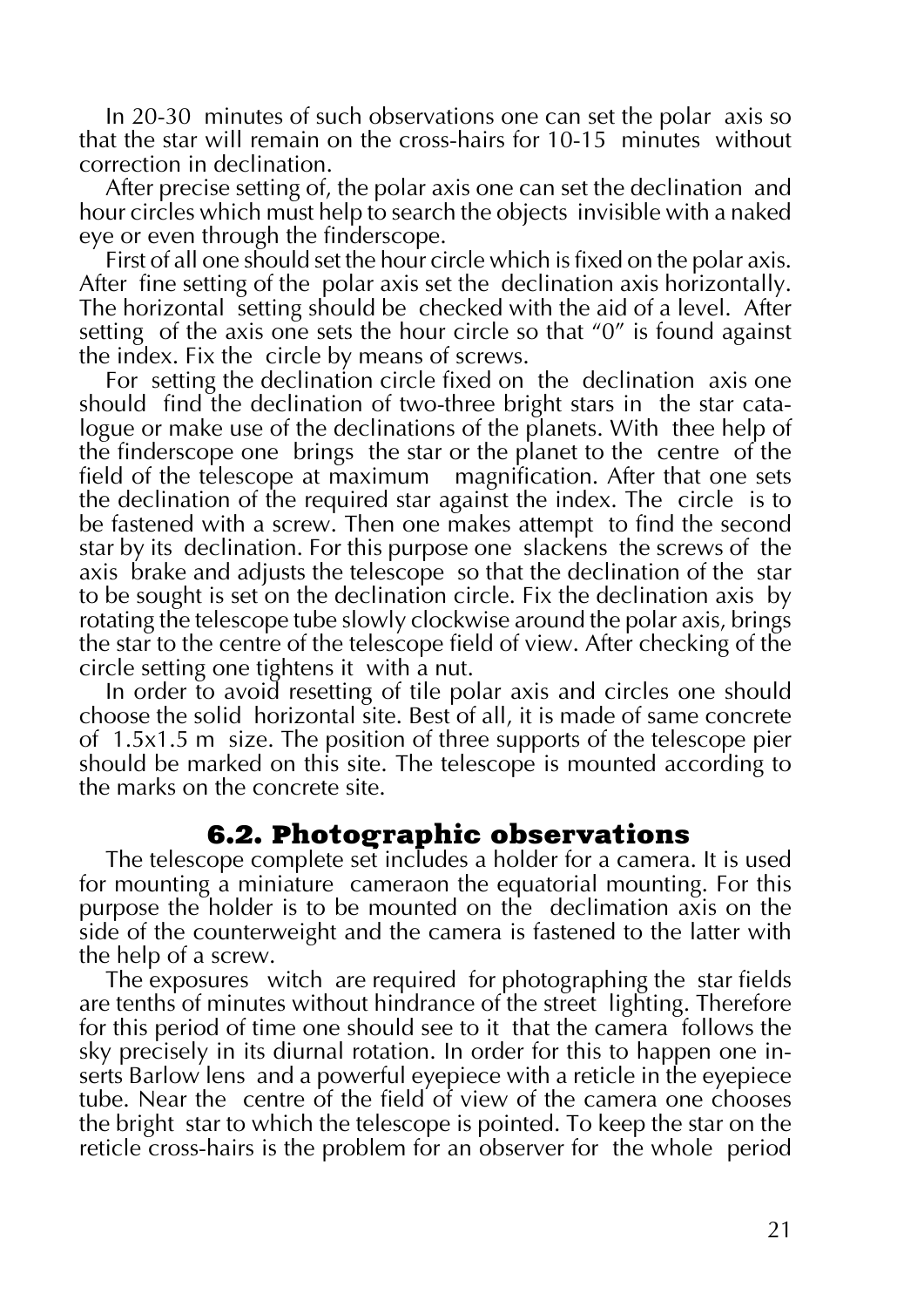of exposure. As the cross-hairs of the telescope is not illuminated, the image of the guide star should be somewhat defocused in order to cross a light circle of the unsharp image of the star by the cross-hairs and to keep the star in this position for the period of exposure.

One applies minor corrections for a clock-work drive with the help of handwheel 12 (fig.5) keeping the star on the crosshairs for the whole period of exposure. One corrects the position of the guide star with the micrometer screw of the declination axis if necessary. To obtain the minimum corrections in declination the polar axis should be set as precisely as possible to the celestial pole. One should remember that if the polar axis is set incorrectly, even in the case when the star image is kept on the cross-hairs, the image of the stars at the edges of the field of view appear as dashes.

The holder makes it possible to use a camera with changeable objectives, if their mass is not too heavy.

#### 6.3. Telescope and atmospheric conditions

At hight magnifications together with the increase of the visible dimensions of the object the disturbances due to atmosphere are increased. They are expressed in great blurring of the images of the distant objects, in scintillation and blurring of of the star images.

The observations in the cold seasons are possible when all telescope parts acquire the ambient temperature. For air circulation inside the telescope tube there is a hole plugged with a stopper in the cell of the primary mirror. In operation the stopper should be unscrewed from the cell.

But in observations out of door the great disturbance of atmosphere may take place at nights, that leads to bad images of the celestial objects.

It is quite possible that at those nights the observations of the fine details of the planets and of the Moon are unsuccessful.

In case of precipitation and stooping of operation the telescope together with supply unit must be covered.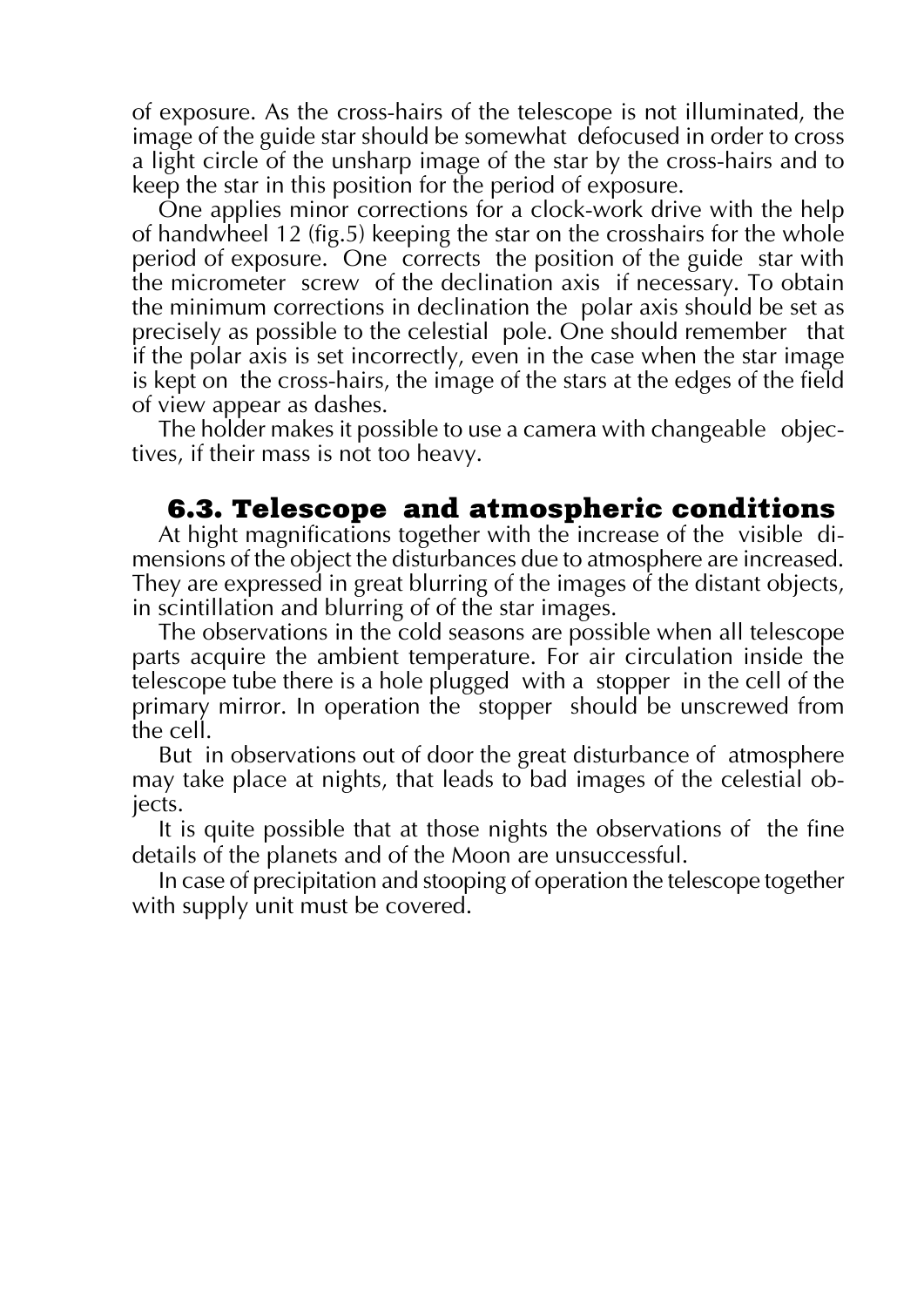

#### 7. MAINTENANCE

For faultless operation the telescope should be kept in cleanness and protected against mechanical damage. The metal surfaces are periodically dusted by using clean soft napkins, then wiped with a napkin impregnated with acidless vaseline, after that with a dry napkin.

The aluminized mirrors require particular care. The accumulated dust is removed only with the use of a soft brush or a cotton wool tampon. Cleaning should be carried out without excessive effort to avoid formation of thin scratches on the mirrors surface which deteriorate the image. If some fat spots are found on the mirrors, never wipe them. In this case the mirrors are washed. The primary mirror (fig. 3) is taken out of the tube after unscrewing the screws which fix the cell to the tube. Without removing the mirror from the cell, the mirror surface is wetted considerably with pure medical alcohol with the help of a cotton wool tampon. By using the came tampon, one wipes slightly the wet mirror without excessive effort and puts it at once under the stream of pure water. After removing alcohol in this way, one puts the mirror on its edge until it is dried. The drops of water are removed with a blotter by touching them slightly with a blotter corner.

The diagonal mirror is cleaned in the same way. After cleaning the mirrors are put in their places.

The lenses of the eyepieces are wiped with a dry linen napkin. The fat spots are removed with a cotton wool piece impregnated with alcohol.

One should dismantle the optics only incase of necessity. Innonoperating position the telescope tube must be constantly covered with a cap and the eyepiece one is to be plugged with a stopper.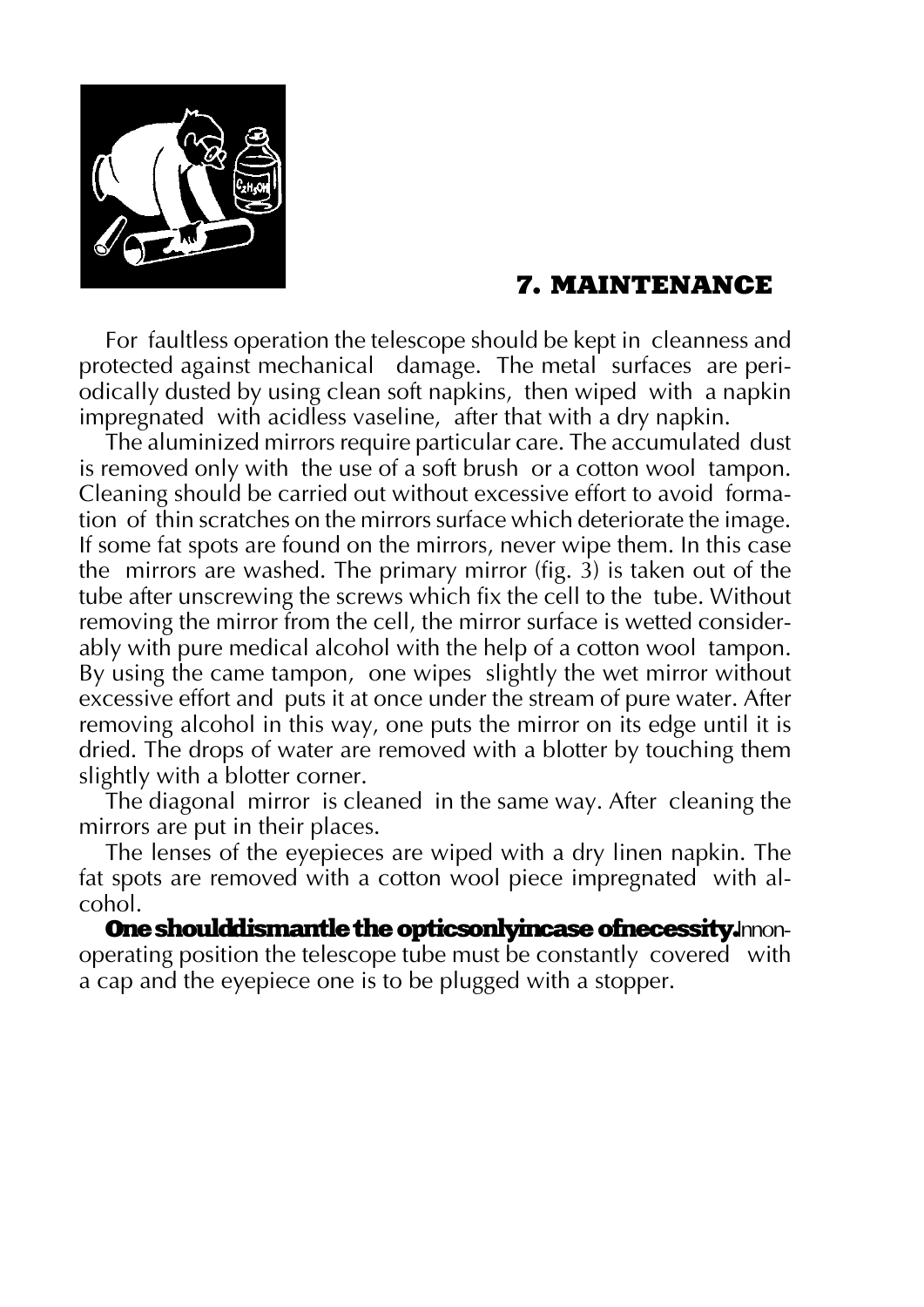

#### 8. POSSIBLE DERANGE-**AND METHODS** OF THEIR ELIMINATION

When manufacturing the telescope at the plant, the optical pieces are carefully set (adjusted) relative to each other. However, in case of transportation or considerable impacts of the telescope the optical parts may be displaced (the adjustment is disturbed). In this case it is required to readjust the telescope. Prior to this operation one should remove the eyepiece from the eyepiece tube and check whether the mirrors are displaced from the given places. For this purpose it is necessary to look through the eyepiece tube from which the eyepiece and the Barlow lens are removed. If the telescope is adjusted, the plane



#### Fig. 11. Setting concentricly of mirrors:

- 1 finner diameter of focusing mount; 2 diagonal mirror; 3 - reflection of primery mirror in the diagonal mirror;
- 4 reflection of diagonal mirror in the primary one; 5 observe's eye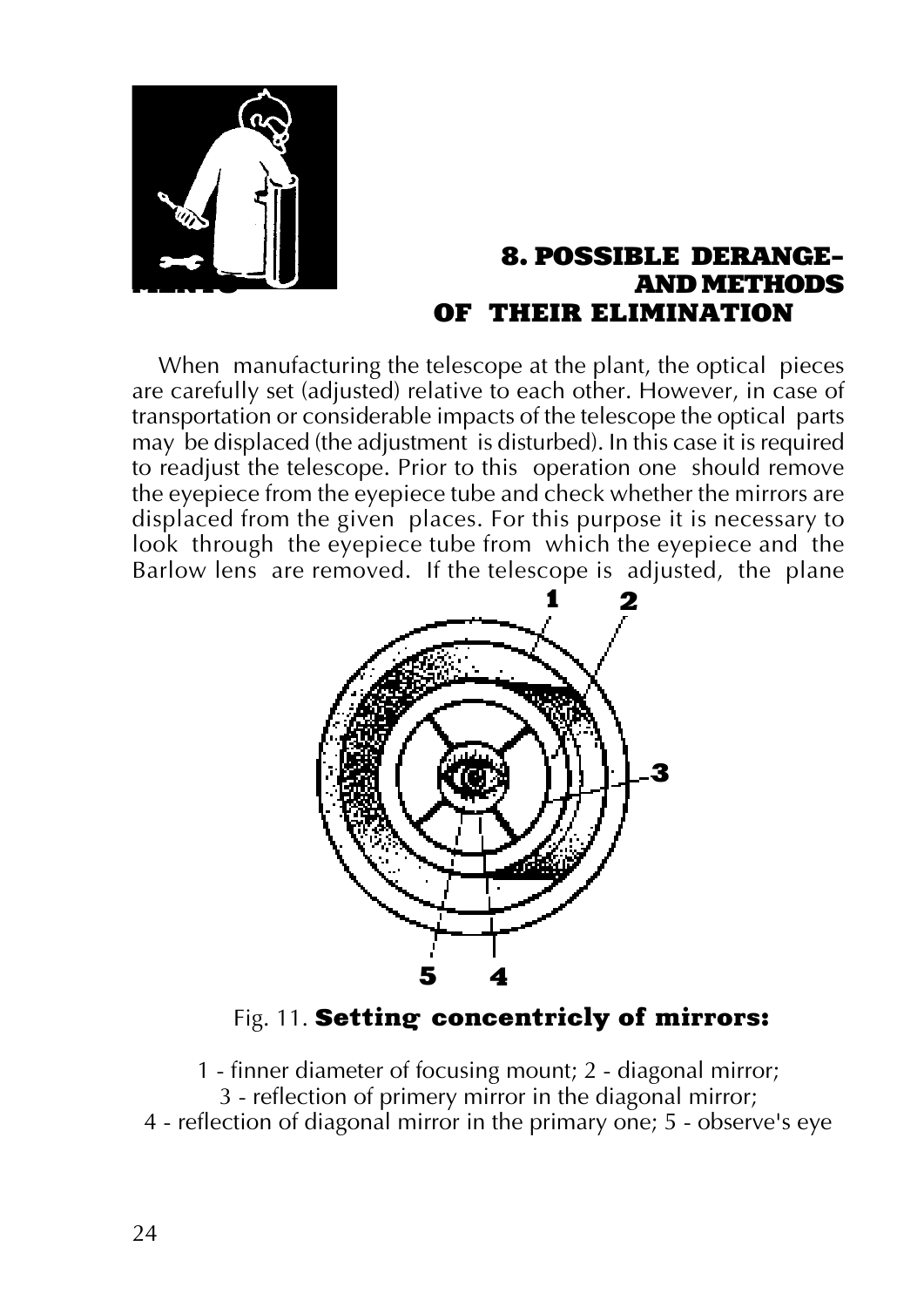diagonal mirror mast be concentric relative to the brim of the focusing mount. The reflection of the primary mirror in the diagonal one must be concentric as well. The reflection of the diagonal mirror with the in the primary mirror. The image of the diagonal mirror must be positioned precisely in the middle of the primary. The reflection of an observer's eye  $(fig. 11)$  must be seen at the centre of the diagonal mirror reflection.

In adjustment it is required to correct the position of the diagonal mirror or primary one. If the image of the primary mirror in the diagonal one is non-concentric, it is neccessary to change the position of the diagonal mirror. For this purpose one unscrews the screw 2 of the cell of the diagonal mirror (fig. 4) and, operating with one of three screws 1, brings the reflection of the primary mirror in the diagonal one to the centre of the diagonal mirror.

If the position of the primary mirror is disturbed, the reflection of the diagonal mirror with the spider in it is seen not at the centre. In this case one unscrews the screws 2 of the cell of the primary mirror and, by operating with three screws 1 (fig. 3), sets the primary mirror so that the reflection of the diagonal mirror in it is found at the centre (it becomes concentric). After setting the mirror in the correct position, one fixes the cell in position by means of the screws 2.

The adjustment of the telescope is delicate and is carried out only in case of emergency, when it is clear that tile telescope Is misadjusted and its mirrors and reflections from them are not concentric.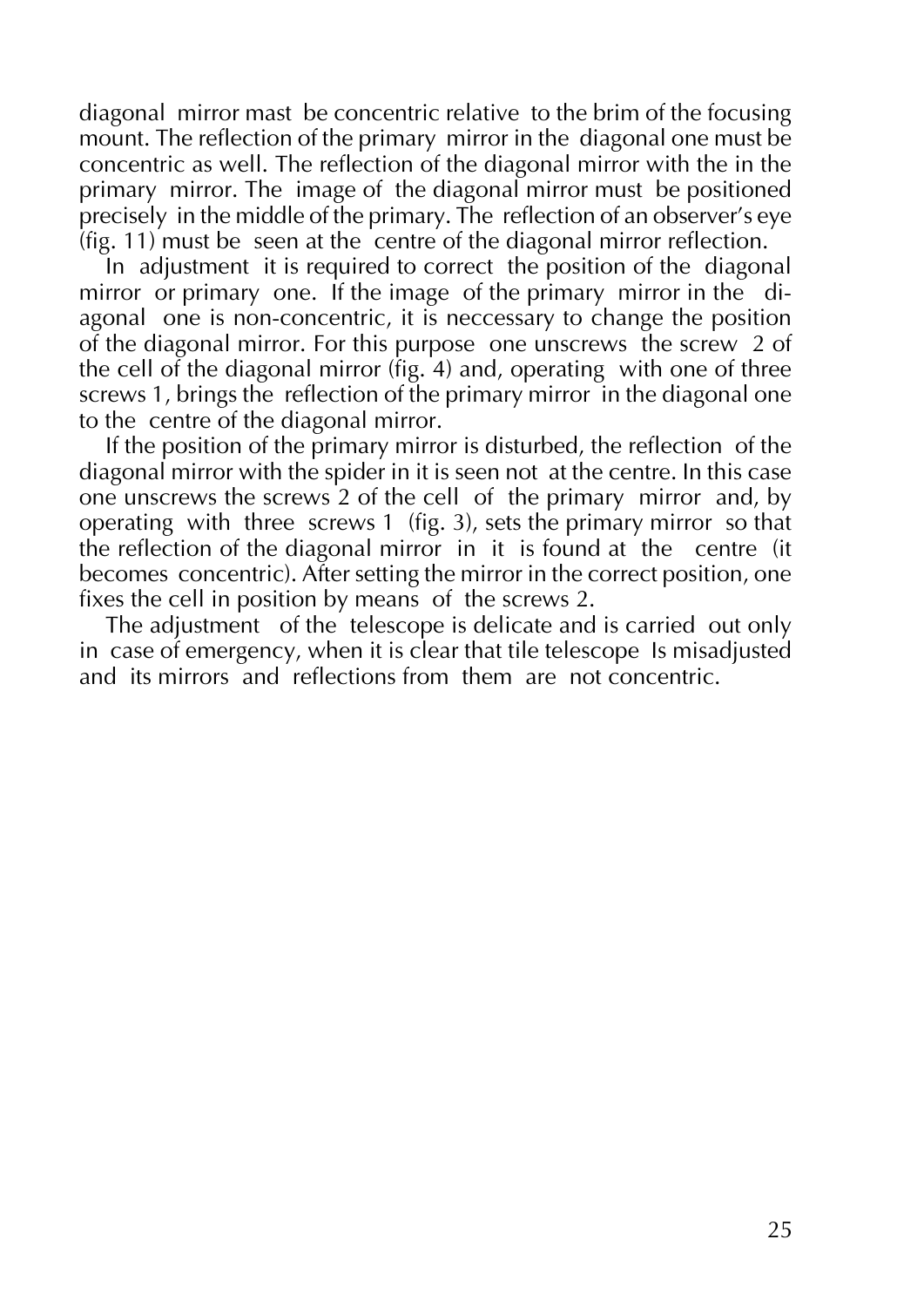# 9. RULES OF STORAGE

 It is recommended practice to store the telescope in tile case in the hearted premises with relative humidity of maximum 80%, at air temperature from 5 to 40° C.

The impacts and sharp shaking should be avoided.

 It is forbidden to store the telescope together with acids, alkalies, materials which liberate moisture or chemically-active gases and vapours.

#### 10. ACCEPTANCE CERTIFICATE

The amateur astronomer telescope, serial No . . . . . . is found fit for service

#### Date of manufacture and slushing \_\_\_\_\_\_\_\_\_\_\_\_\_\_\_\_

Signatures \_\_\_\_\_\_\_\_\_\_\_\_\_\_\_\_\_\_\_